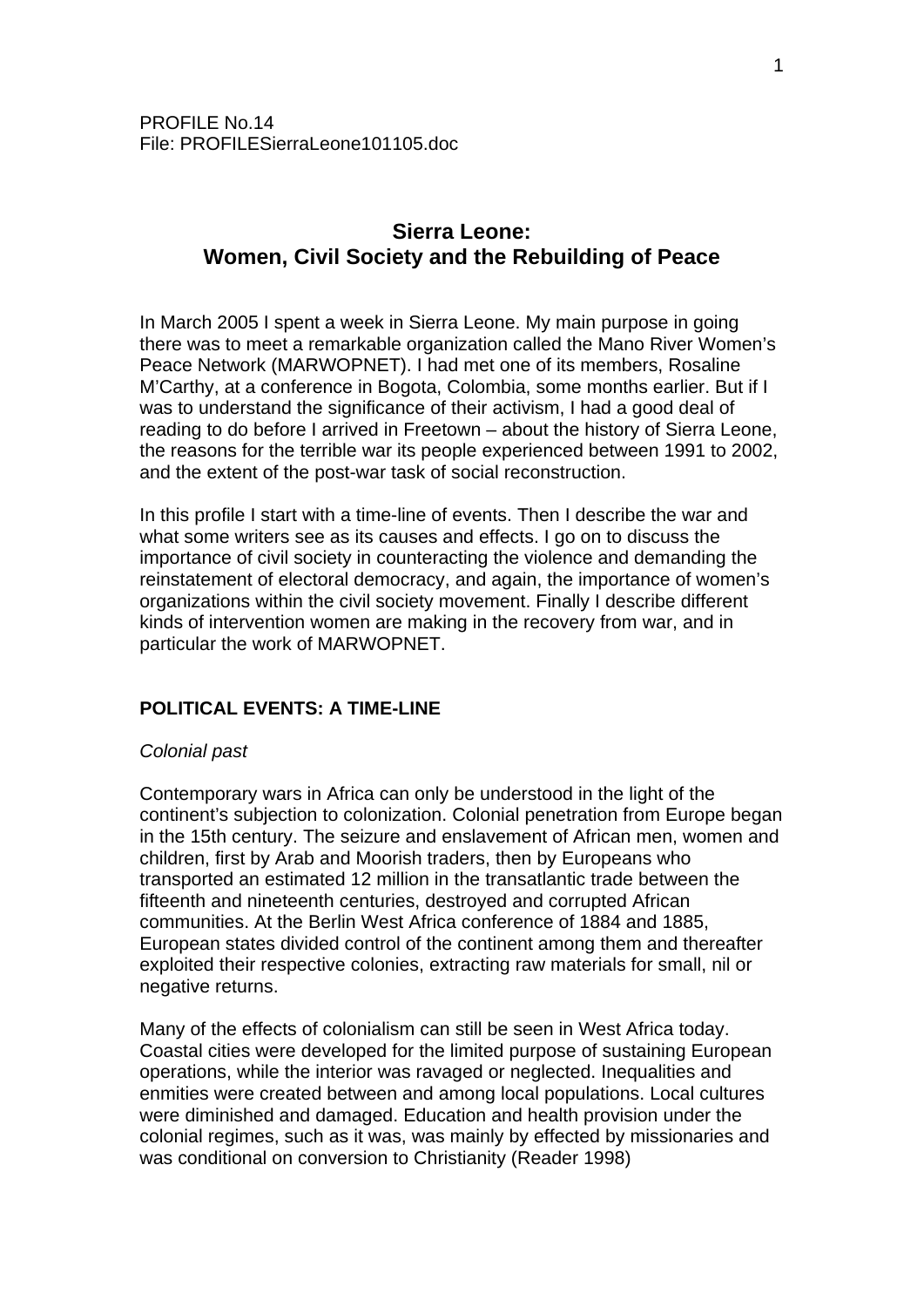Liberia and Sierra Leone, adjacent countries on the West African coast, were both founded on European initiative as homelands for returned slaves. Slaves from the USA were mainly relocated in Monrovia, Liberia; the British returned freed slaves to Freetown, which would become the capital of Sierra Leone. The forebears of the returning slaves had not necessarily originated in this region. The returners were unprepared for conditions in Africa. Many died. Relations between the surviving immigrant population (they were called Krio, or Creoles) and the tribal societies of the hinterland (mainly Temne and Mende) were often difficult and sometimes exploitative.

In the second half of the  $20<sup>th</sup>$  century, in response to demands of African people, world opinion as expressed in the United Nations, and changing perceptions of self-interest among the imperial powers, many African colonies were given their 'freedom'. Sierra Leone achieved independence from Britain in 1961. The country today has a population of 6 million. Its land area is 72 thousand square kiLométres, approximately that of the island of Ireland. Life expectancy is 42 years. There is a very high prevalence of death or debility from infectious diseases. More than two thirds of adults are illiterate. The country is extremely poor. In 2002 on the UNDP Human Development Index rating (UNDP 2005) Sierra Leone scored lowest of all countries of the world.

#### *1968-92*

A formative factor in Sierra Leone's post-colonial history was the long rule of the labour-based All People's Congress party (APC), first under the presidency of Siaka Stevens (1968-85), subsequently under Joseph Momoh (1985-92). The APC regime became increasingly centralized, corrupt, brutal and authoritarian. The rural areas were neglected, and civil society stifled (Bangura 2004). In 1978 Stevens, after a fraudulent referendum, introduced a one-party constitution. The main opposition party, the Sierra Leone People's Party (SLPP), supported by the upper and middle class, professionals and the paramount chiefs was disabled. All opposition was banned, including trade unionism and the student movement. One effect of this repression, ironically, was to prompt more critical consciousness among students and urban youth, who had not till then shown much radicalism (Rashid 2004).

#### *1991–96*

In 1991 Momoh, under pressure, restored multiparty politics – but many doubted the promised elections would be free and fair. In March, an armed force calling itself the Revolutionary United Front entered Sierra Leone from neighbouring Liberia, crossing the border in Kailahun district. It was a mixed force of Liberian and Sierra Leonean combatants led by Foday Sankoh. Sankoh had struck a deal with Liberian rebel Charles Taylor and his National Patriotic Front of Liberia whereby the NPFL would provide base facilities and training for Sankoh's subversive project in Sierra Leone in exchange for support for their own bid for power in Liberia.

The RUF's initial targets in Kailahun were the traditional chiefs and office holders, local traders, the more prosperous farmers and religious leaders,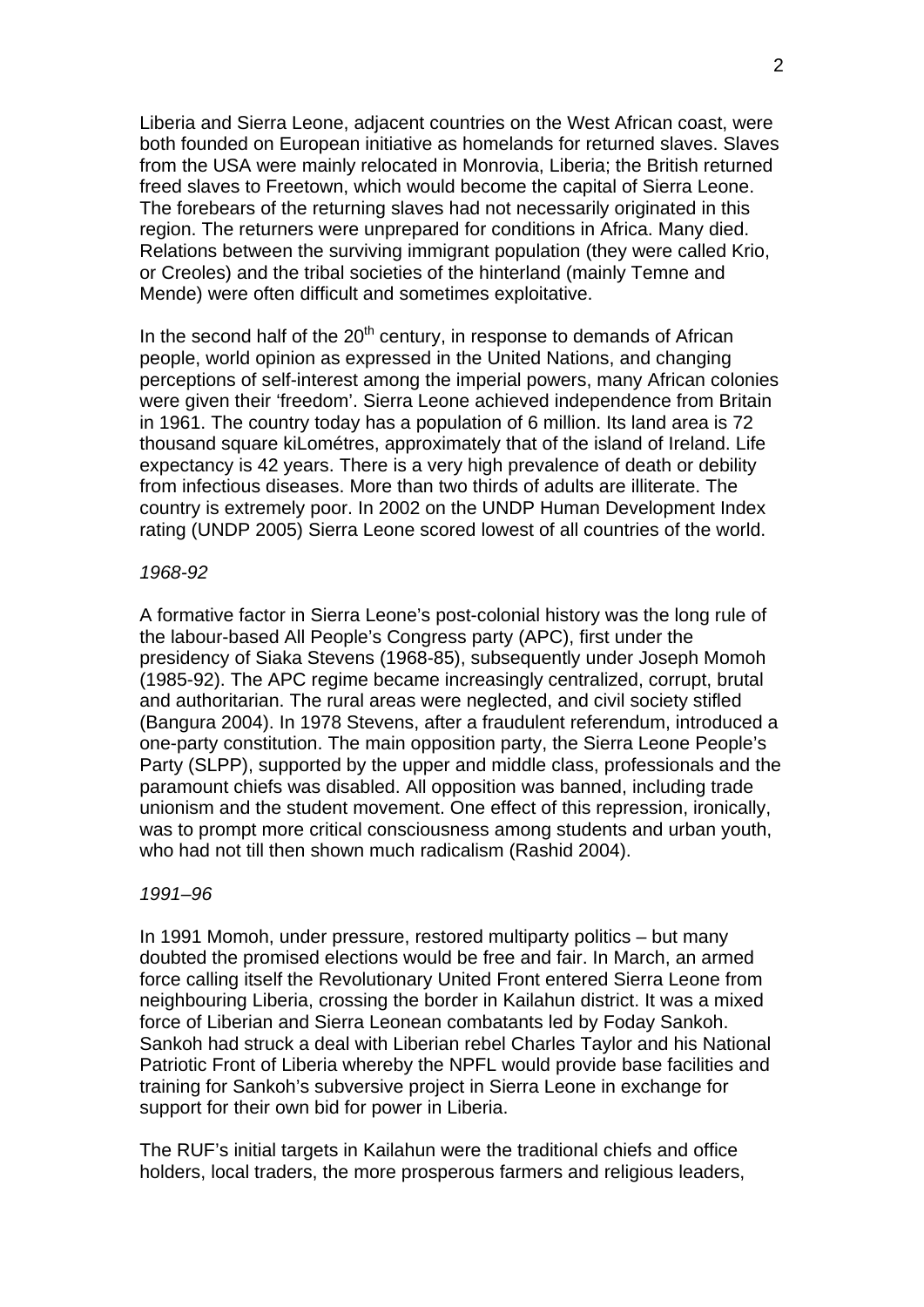who were subjected to forced labour, various forms of humiliation and public beheadings (Abraham 2004b). Momoh sent the state army to counter-attack in Kailahun. But one year later, in April 1992, a group of these disgruntled young soldiers would return from the front and storm into the city. Initially protesting about poor pay and conditions, they eventually threw out the corrupt politicians of the APC – to the initial delight of many Freetown inhabitants. Mainly in their twenties when they took power as the National Provisional Ruling Counci (NPRC), they went on to control the country for four years.

A major resource in the war, and some would say its principal purpose, was control of diamond extraction. The RUF exported huge quantities of diamonds illegally to Western diamond merchants with the assistance of unscrupulous international middlemen. Sankoh paid Taylor with diamonds for his sponsorship of the RUF. Now the army too wanted a share of diamond wealth. Individual solders in large numbers turned rebel and adopted RUF tactics, looting and committing similar atrocities. They were termed 'sobels' – soldiers by day, rebels by night. The NPRC command, the provisional government of Sierra Leone, also became involved in large scale illicit mining in the diamond areas. By 1993 the aim was no longer to end the war but to prolong it to the benefit of both sides. Ibrahim Abdullah writes '…the NPRC…mercilessly plundered what was left of the country and, through collaboration with the RUF, destroyed all central and local institutions' (Abraham 2004a:107).

On March 29, 1996, pressured by by Western donors and an acutely disillusioned civil society (of which more below), the NPRC reluctantly ceded power to a democratically elected government led by President Ahmad Tejan Kabbah (Kandeh 2004b). Kabbah remains President of Sierra Leone today, but his government has been overthrown and reinstated twice in the turbulent times since 1996. First, however, on November 13, 1996, a peace agreement was signed between Kabbah and Sankoh at Abidjan, the capital of Ivory Coast. It involved major concessions to Sankoh and the RUF in exchange for an end to the violence (Abraham 2004b). The RUF was to become a legitimate political party, the combatants reintegrated into society (Koroma 2004). But the peace was shortlived.

#### *1997-98*

Apart from a small peacekeeping army (ECOMOG) supplied by the Economic Organization of West African States (ECOWAS), the only effective military force under President Kabbah's command at this time was Executive Outcomes, a S.African mercenary company. Now the International Monetary Fund, as a condition of assistance, required him to terminate EO's contract, leaving the government defenceless. Four months later, on what became known as 'Bloody Sunday' May 25, 1997, Kabbah's civilian government was overthrown by a force of subaltern soldiers and RUF rebels calling themselves the Armed Forces Revolutionary Council (AFRC) (Abraham 2004a).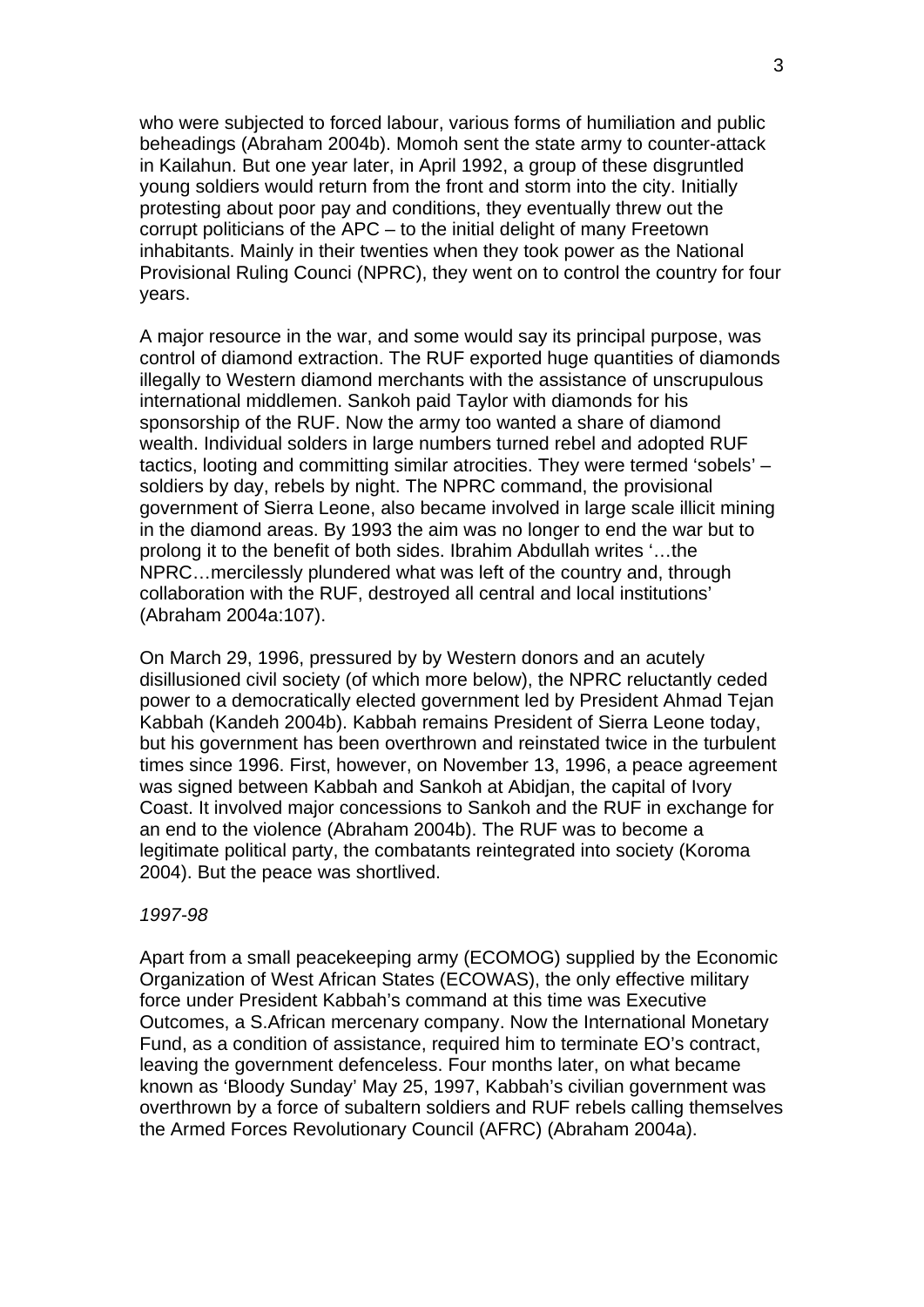The rank and file of the army had resented the return to civilian rule following the Abidjan agreement. They were 98.1% males, very young, with a high percentage of illiterate school drop-outs. They knew demobilization would mean the end of the pay and free facilities they had received while in the army. The *coup* was led by Johnny Paul Koroma, a former sobel, freed in a prison break that also liberated many common criminals to join the mixed ranks of soldiers, sobels and RUF rebels attacking the elected government (Gberie 2004).

The city was wrecked. Kabbah, along with an estimated 400,000 of his compatriots, fled the country. Foreigners were evacuated. The AFRC junta was condemned by the United Nations and many foreign governments. The Organization of African Unity reinforced ECOMOG with 10,000 Nigerian soldiers. A mass Movement for the Restoration of Democracy now emerged in Freetown, involving a wide array of pressure groups and civil society organizations. It was supported by an armed force known as the Kamajoisia. The Kamajors (eventually 37,000-strong) were armed men of the 'hunting societies' of the traditional Mende rulers of the south and east of Sierra Leone. They had formed themselves, for the most part without pay, into a Civil Defence Force for the return of democracy and civilian rule. By mid-February 1998 the Nigerian soldiers of ECOMOG with the Kamajors' help had freed the capital from a nine months reign of 'subaltern terror'. The president returned and established a government comprising mainly members of the SLPP. Foday Sankoh was arrested (in Nigeria) and in October that year was brought to trial, sentenced to death by hanging - and returned to jail pending appeal (Gberie 2004).

#### *1999-2000*

1

But the forces of the AFRC and RUF (now led by Sankoh's second-incommand, Sam Bockarie) had not been disarmed. They had withdrawn 'to remote areas of the country where they would soon launch an operation 'No Living Thing'  $-$  a calculated campaign of genocide<sup>[1](#page-3-0)</sup> designed to alienate rural people from the government and cripple the infrastructure of the country.' (Gordon 2004:193). Sankoh was still on death row when, on January 6 1999, they regrouped and marched on Freetown, storming and sacking the city. It was, writes Arthur Abraham 'the most brutal offensive in the then eight-year war' (Abraham 2004b:211). Again the prisons were emptied of criminals. The invaders seized thousands of women and children and used them as human shields to deter counter-attack by ECOMOG troops. By the time the Nigerian peacekeepers had regained control, around 5000 people had been killed in the city and 3000 children were missing. Thousands of homes had been torched and one third of the population were homeless (Abraham 2004b).

The USA sent the Rev. Jesse Jackson to mediate between Kabbah and Sankoh. He urged Kabbah to compromise, and in July 1999 brought the two men to the peace table, this time at Lomé, capital of Togo. Again a peace

<span id="page-3-0"></span><sup>&</sup>lt;sup>1</sup> It is one of the features of the Sierra Leone conflict most difficult to comprehend or explain that the RUF used genocidal methods not on a supposed 'other', as in Rwanda or Bosnia, but against its *own* society.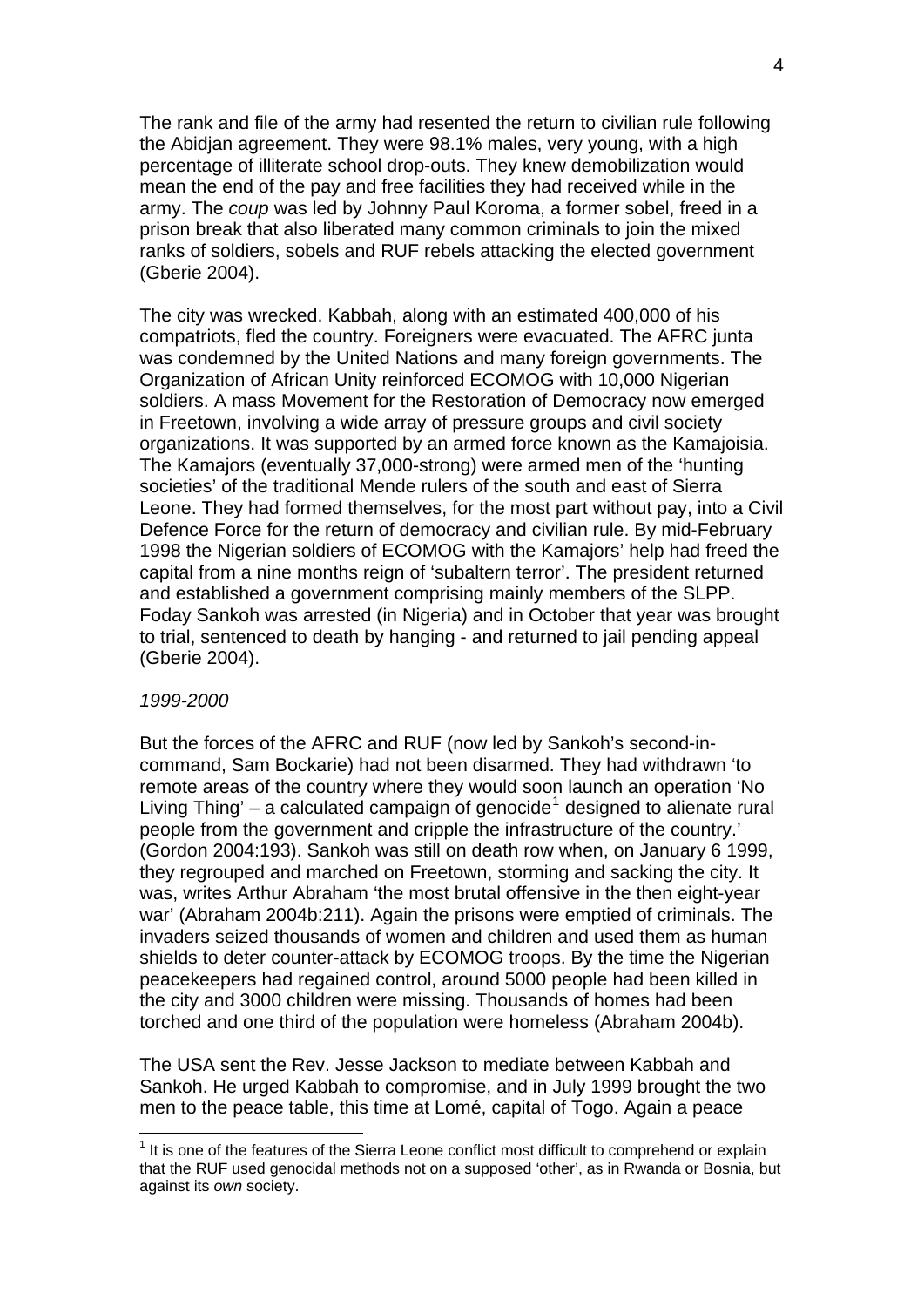agreement was signed that conceded many of the RUF's demands. It established a government of 'national unity', awarding a full pardon to Sankoh and amnesty to rebel combatants. Indeed, the RUF was offered four cabinet posts and Sankoh himself became vice-president and (unbelievably) chair of the new Commission for the Management of Strategic Resources, National Reconstruction and Development, thus acquiring official responsibility for the diamond fields he had been systematically robbing (Abraham 2004b). Kabbah's capitulation was deeply unpopular in Sierra Leone civil society and shocked many international human rights observers (Gordon 2004).

In any case Sankoh and the RUF did not observe the terms of the agreement. In October 1999 the United Nations approved a peacekeeping mission (UNAMSIL) in support of the West African peacekeepers. It would eventually expand from 6000 to 17,000 troops, becoming the largest UN mission to date. The RUF continually obstructed UN operations in the countryside. On May 5, 2000 they took hostage 500 Zambian peacekeepers. In Freetown, some days later, the civil society movement organized a massive demonstration for their release. Supported by Kamajor troops they headed for Foday Sankoh's residence. He fled the house, but twenty-two civilian demonstrators were killed by his bodyguard. There were rumours of an imminent RUF attack on Freetown (Koroma 2005).

The United Kingdom government then acted unilaterally, sending 2550 marines and seventeen ships to Sierra Leone. They secured the airport and capital city and freed the UN hostages. This intervention effectively ended the war.<sup>[2](#page-4-0)</sup> Ironically, the safest policy with regard to the now demoralized, unemployed and angry former junta soldiers, sobels and rebels was deemed to re-employ them as the new national army. The British remained to undertake their re-training and re-equipment (with arms imported from the UK) (Koroma 2005). Sankoh, recaptured, would shortly afterwards die in prison.

In January 2002 Tejan Kabbah made a declaration that the conflict was at an end. National elections held in May 2002 gave his Sierra Leone People's Party a clear majority, while the RUF failed to win a parliamentary seat (Abdullah 2004a). At the time of my visit, in March 2005, the country was stable and the atmosphere, despite continuing extreme poverty, one of cautious optimism.

# **AN EPIDEMIC OF EXTREME VIOLENCE**

1

The 11-year war in Sierra Leone killed between 50 and 70,000 people and caused between one-third and two-thirds of the population to flee their homes. The large gap between these lower and upper estimates can be taken as an indicator of the chaos of these years.The state barely existed. It was, in the

<span id="page-4-0"></span> $2$  For peace activists in the United Kingdom this was a divisive moment. Some saw the British response as a characteristic militarist reflex, attempting to put right by force what more intelligent policy could have prevented going wrong. Others were alert to what many Sierra Leoneans were saying: that nothing less could have saved them from what seemed like a bottomless downward spiral of killing.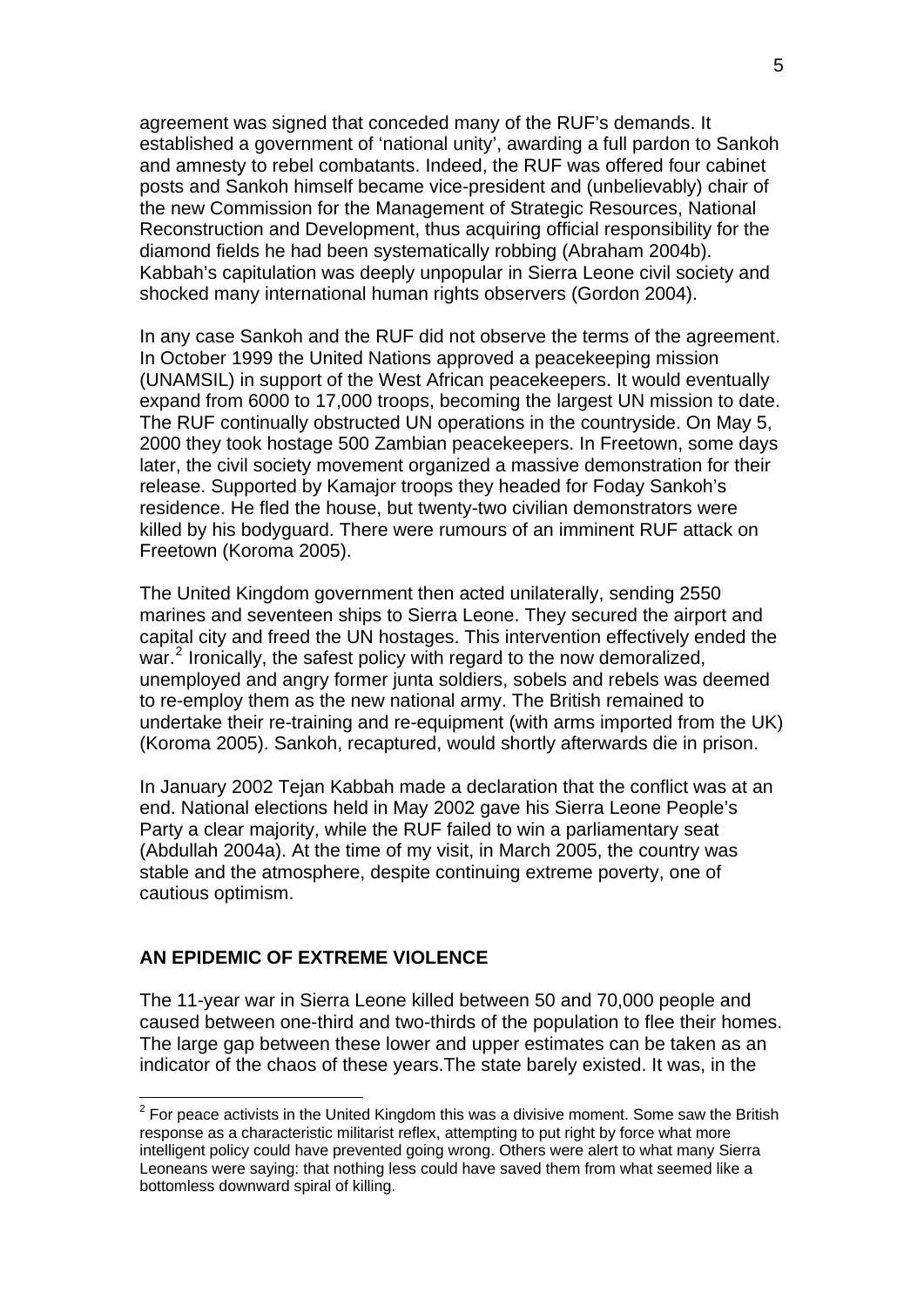words of a Human Rights Watch observer, 'the carcass of a state' (Bergner 2005:149). Public administration had almost collapsed. For example, by March 1996 an estimated 75% of school-aged children were out of school and 70% of the country's educational facilities, inadequate before the war began, had been destroyed. Only 16% of Sierra Leone's 500 health centres were functioning by that date, and almost none of them were in the rural areas (Gberie 2004).

Sierra Leone and its war are not unique. The African continent has 10% of the world's population but currently 60% of its civil war deaths (Bergner 2005). Arthur Abraham writes 'Contemporary Africa is at the crossroads, with nearly one-third of the continent convulsed in intra-state wars that are characterised by a kind of violence against civilians unprecedented in the history of conflicts on the continent' (Abraham 2004:199). In terms of its atrocious sadism, however, this war may have been in a class of its own. The practices of the Revolutionary United Front have been compared to those of RENAMO in Mozambique and the NPLF in Liberia, but the terror in these latter countries was, in the view of local writers Abdullah and Rashid (2004:252) 'reproduced tenfold in Sierra Leone'.

The killing was random and wanton. A particular feature of the violence was the hacking off of hands and feet by machete, leaving victims alive but maimed and helpless. The 'cutting' campaign intensified during the run-up to the election of 1996, boycotted by the RUF. With black humour the rebels asserted: no hands, no fingerprints; no fingerprints, no vote. It is estimated that there were 10,000 living amputees by the end of war (Abraham 2004b, Abdullah 2004b).

A particular feature of the war was the deployment by the several forces of an estimated 4,500 children. As the RUF began to feel a lack of manpower they abducted under-age boys, many as young as nine or ten, mainly from the rural areas. They plied them with mind-bending drugs and often forced the child first to commit a crime against his own family, leaving him no option but to run away with the rebels. They were quickly made to witness and participate in every kind of atrocity, including eating body parts of victims.

It was not only the RUF that committed such atrocities. Many destitute children enrolled themselves voluntarily into the army and the CDF, but once enlisted were used in similar ways, terrorized into inflicting terror. One 12-year old forcibly recruited into the Army, when interviewed by Sierra Leonean authors, for example, recounted how he was required to make RUF captives dig their own graves and 'depending on orders given we will plug eyes, cut off the nose, ears, fingers and then bury them half dead' (Abdullah and Rashid 2004:248).

The war was of course profoundly gendered. An unknown and inestimable, but certainly large proportion of women and girls were repeatedly, brutally, raped in these years, by individual men and by gangs. Their genitalia were injured with sticks, bottles and weapons, so that many died of their wounds.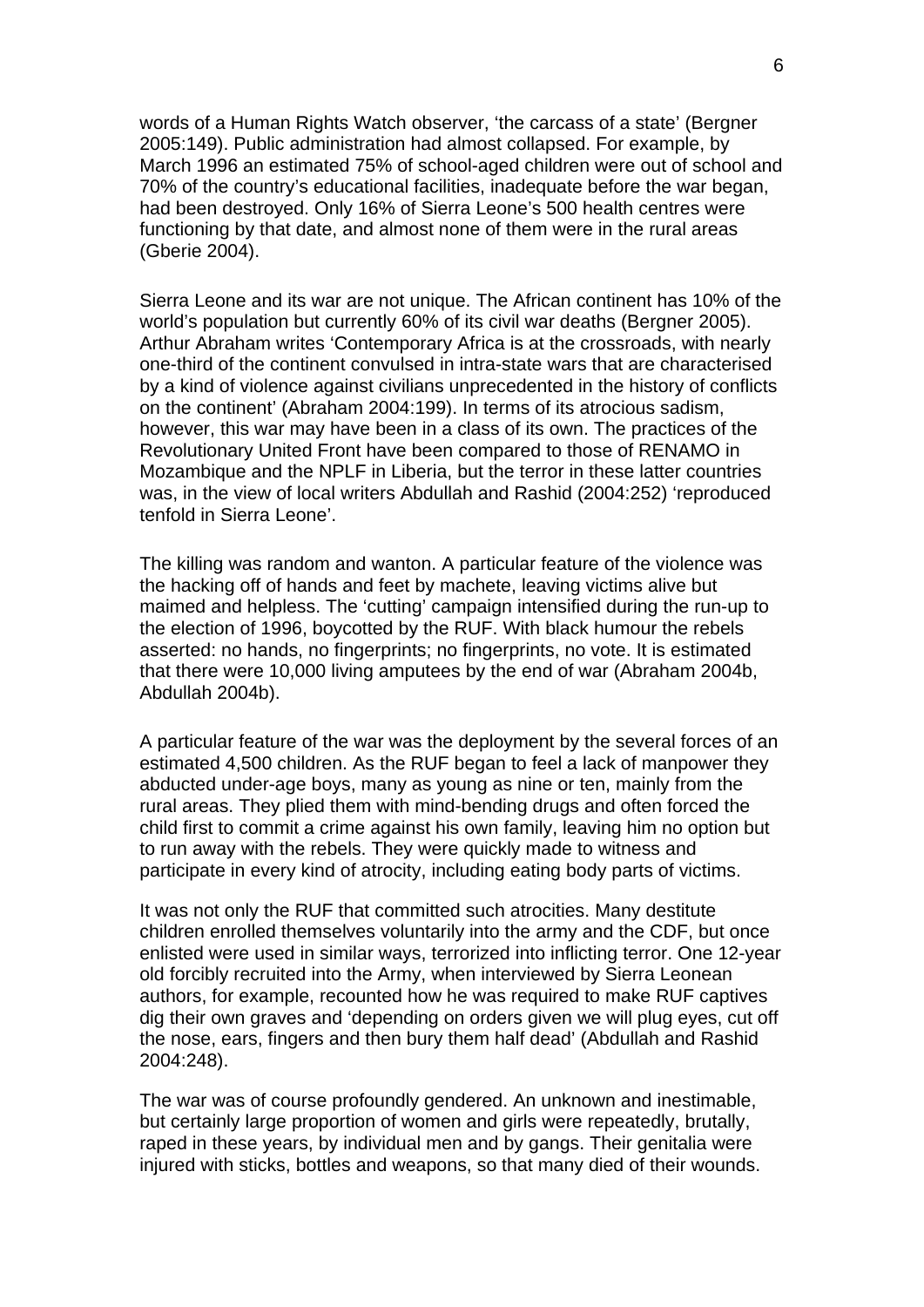Many pregnant women were cut open and their foetus removed. Sometimes their killers gambled on the sex of the unborn child. Thousands of girl children were captured by the rebels and pressed into service as cooks and carriers, forced into sexual servitude as 'wives' of rebel males. Many became pregnant and bore unwanted children while still no more than children themselves.

#### **Possible causes of the eleven-year war**

The causes of the war of 1991-2002 in Sierra Leone are widely disputed. One author has suggested that Sierra Leone is a typical instance of the widespread surge of anarchy of the post-Cold War order – witness to a new barbarism (Kaplan 1992). Foday Sankoh is certainly often termed a 'psychopath'. Another author, to the contrary, sees the war as a rational response to a crisis in traditional patrimonial relations, brought about by popular disillusion with the 24 years of APC rule. $3$  He sees the RUF as a rational organization fighting for a revolutionary egalitarian society (Richards 1996).

In support of this argument, it is often pointed out that Sankoh had spent time in Libya and appears to have been influenced by President Gaddafi's Green Book, sometimes drawing on its populist vision in describing his own purposes. However Sankoh had no coherent programme of societal transformation, and the RUF were never at pains to win the people to any revolutionary ideology – their brutality seemed designed to alienate ordinary Sierra Leoneans and reduce the country to dereliction (Abraham 2004b, Bangura 2004). This chimes with the argument that such wars are the effect of leaders shrewdly profiting from chaos itself – an 'instrumentalization of disorder'. In their analysis of contemporary Africa, Patrick Chabal and Jean-Pascal Deloz write 'What we mean here is that the notion of disorder should not be construed, as it normally is in classical political analysis, merely as a state of dereliction. It should also be seen as a condition which offers opportunities for those who know how to play that system' (Chabal and Deloz 1999:xix).

Some see the war as more about greed than grievance (cf. Berdal and Malone 2000). In Sierra Leone, they say, the conflict was essentially about resources. At the top of the scale, the RUF was enabled to make possibly \$125 million a year from the sale of illicitly mined diamonds. At the bottom, it may have been a simpler calculation: in a hungry country 'whoever has weapons eats first' (Kapuscinski 2002:255).

It seems impossible to point to a singular cause of this terrible war. One Sierra Leonean author in fact proposes that 'the combatants themselves are pulled by a complex of contradictory forces…In other words, RUF violence does not have only one logic but several.' They include the logic of political violence, but also logics of banditry, hedonism and sheer brutality (Bangura 2004:24).

1

<span id="page-6-0"></span> $3$  Patrimonialism has been defined as a 'system of resource distribution that ties recipients or clients to the strategic goals of benefactors or patrons' (Bangura 2004:25).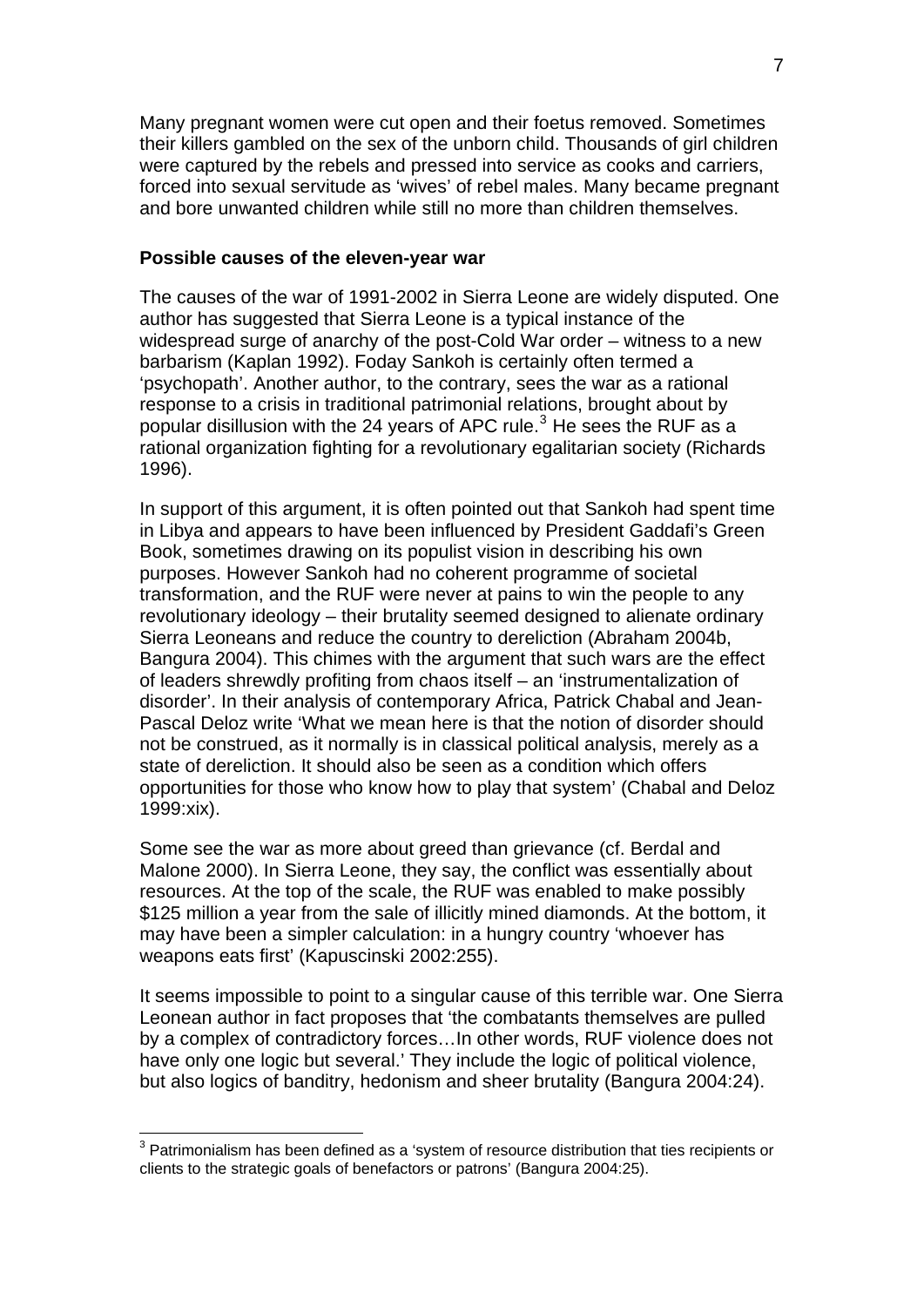#### **Youth culture and violence**

1

This last observation raises an important question about youth culture in Sierra Leone – another deeply gendered phenomenon. Several SL analysts point out that the RUF incursion of 1991 and the seizure of power by the young soldiers of the NPRC a year later were both manifestations of a rebellious youth culture in search of a radical alternative to the bankrupt APC regime (Abdullah 2004b). On the other hand these youths had little in the way of an emancipatory ideology or programme. Radical leftwing politics had not been a major characteristic of the students and middleclass youth of Freetown in the years before and after independence (Rashid 2004).

In the 1980s however there was a rise in unemployment and a convergence of student culture with that of uneducated urban youth. There are pejorative names for such 'lads' in many African countries. Often they are known as 'rarray boys' or 'bayaye'. Academically they have been termed 'lumpens', with the meaning:

the largely unemployed and unemployable youths, mostly male, who live by their wits or who have one foot in what is generally referred to as the informal or underground economy…prone to criminal behaviour, petty theft, drugs, drunkenness and gross indiscipline (Abdullah  $2004$  $2004$ b:45).  $4^{\circ}$ 

Referring specifically to Sierra Leone, Ibrahim Abdullah goes on to describe these young men as

predominantly second-generation residents in the city, whose abode, the *pote* (historically a popular peri-urban *rendez-vous* for unemployed youths) was also a cultural/leisure space constructed around the *odelay* (masquerade). They were known for their antisocial culture: gambling, drugs – initially marijuana, now crack cocaine, petty theft and violence (Abdullah 2004b:45).

The jail breaks of 1997 and 1999 boosted the criminal element in this social milieu (Gberie 2004:149). It was young men from this environment that both the army and the RUF recruited and armed. The drug culture was central to the social practices of both forces. However these young men were not only actors in the violence. They were simultaneously its victims. Brutalization and trauma go hand in hand. This is what makes demobilization of combatants and their reintegration into society the most serious challenge faced by Sierra Leone today.

<span id="page-7-0"></span><sup>&</sup>lt;sup>4</sup> Rashid uses the Marxian term 'lumpenproletariat' in this connection to describe 'a conglomerate with diverse social and ethnic origins… those strata of society that cannot fully employ or sell its labour power..' (Rashid 71)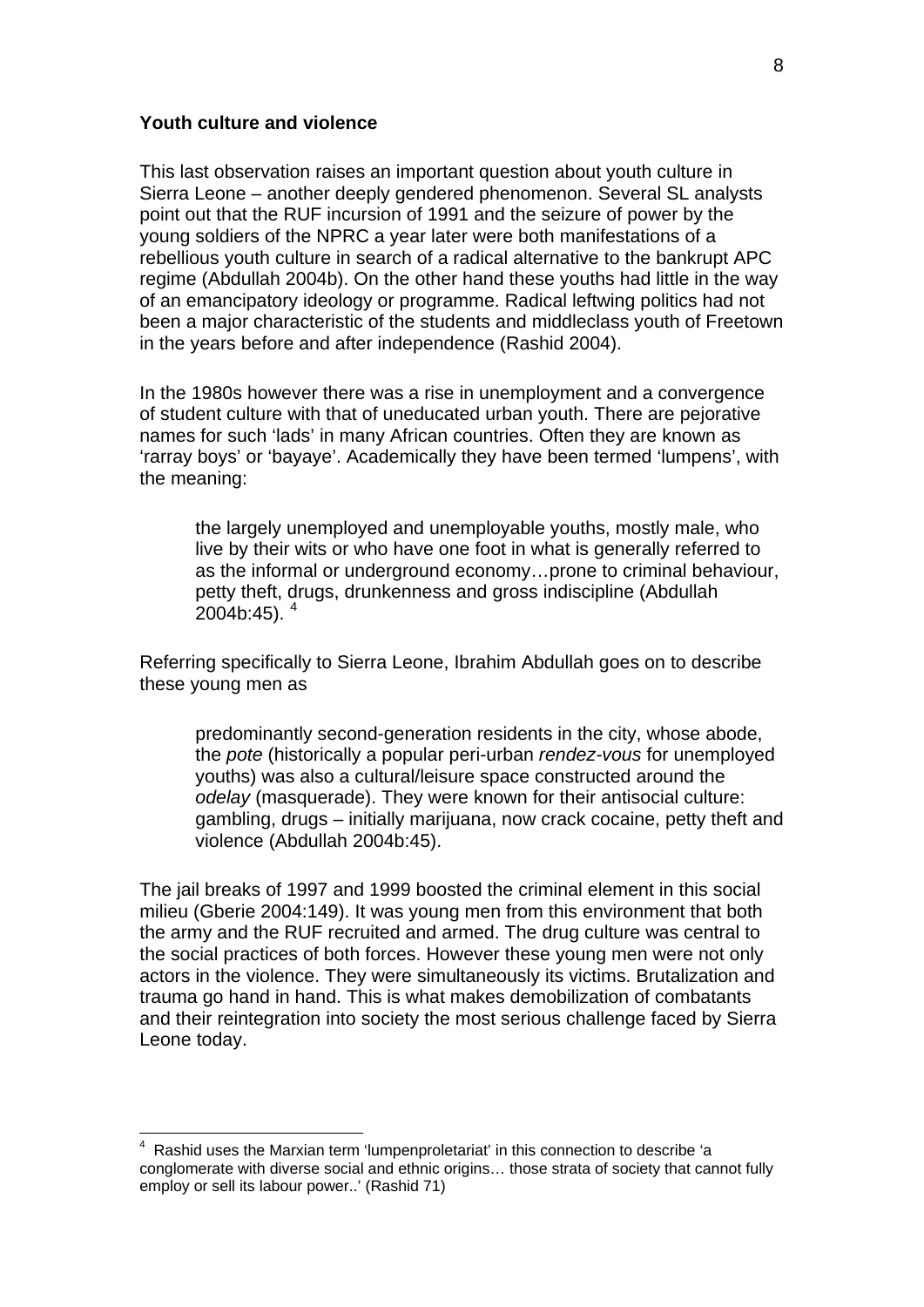Fortunately, these disaffected and volatile young men, although numerous in the city and towns, and very influential, are not representative of *all* Sierra Leonean youth. They were and remain a *sub*-culture. It is a source of hope to remember that, as Yusuf Bangura writes, 'Most young people are linked to wider social structures that bind them to broadly shared community values and family-based systems of accountability'. The majority of young people, earning a living on the land and as labourers and traders, did remain opposed to the RUF, and today want peace, not a return to war (Bangura 2004).

These descriptions of the particular culture shaping the individuals who would become the raw material of warfare are interesting to a feminist eye, in that they disclose a profound masculinism. This delinquent masculinity, of a particular quality and at a particular moment, spans both 'civil' and 'militarized' youth. So the gender culture of cities and small towns in the eighties helped to make plausible and possible the gendered practices of the rebel forces and the army in the nineties. Yet the lack of an explicit gender dimension in analyses of the Sierra Leone war is striking. In the only reference I have found to gender in the texts I have reviewed, Ibrahim Abdullah described the 'lumpen' culture as 'a male-specific oppositional culture that easily lends itself to violence' (Abdullah 2004b:45).

I want to suggest though that, even if academics are blind to it, the masculinity of the youth culture that fed the violence is well understood in a more popular sense – and that it is a significant factor in the present day activism of women against war in Sierra Leone.

### **WOMEN, CIVIL SOCIETY AND DEMOCRACY**

In this decade of mayhem, when so many of the 'collective social actors' in Sierra Leone were drawn into violence, there was one positive phenomenon: repeated interventions by elements within Sierra Leonean civil society for electoral democracy and peace. Jimmy D.Kandeh writes,

The only redeeming aspect of Sierra Leone's turbulent Second Republic has been the unflinching support by popular sectors for democratic rule. The role of civil society in ending the NPRC dictatorship and resisting this AFRC sequel is unprecedented in the annals of military rule in independent Africa (Kandeh 2004b:179).

When the NPRC took power in 1992 it was as a 'provisional' government. They promised multiparty elections, *after* they had dealt with the RUF threat. As it became clearer that the NPRC lacked the capability to defeat the rebels, and indeed had lost any motivation to do so, an articulate, organized and mainly urban element of civil society began to call for 'elections now'. Under pressure, the NPRC set up an Interim National Electoral Commission (INEC) to prepare the ground for possible elections and pilot a transition to democracy. Sankoh refused to register the RUF as a political party and threatened to disrupt the elections. But INEC fostered the involvement of civil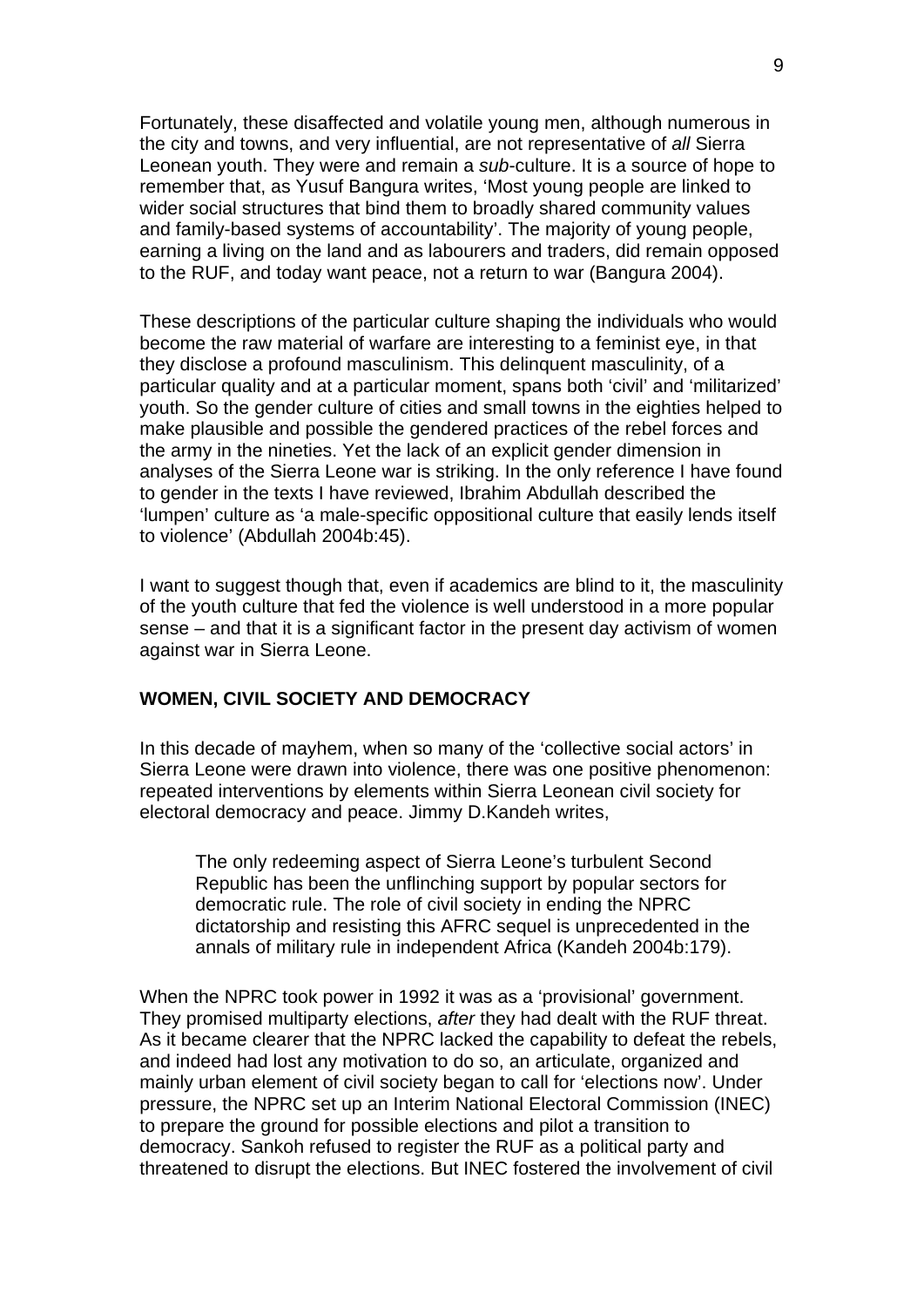society. It called two National Consultative Conferences. The first was held in August 1995 and the second in February 1996. In retrospect these conferences are called 'Bintomani 1 and 2', after the name of the hotel in which they were held. The key matter on the agenda was elections. The military regime and the RUF

began to argue for 'Peace Before Polls', a nice slogan that essentially meant the continuation of military rule. But vocal and widespread public support soon developed for a contrary idea: 'Polls Before Peace'. Sierra Leonean civil society played an extremely important part in this, particularly a coalition of women's organisations known as the Women's Forum (Smillie et al, cited in Barry 2000:35).

In 1994, prompted by the preparations for the United Nations Fourth World Conference on Women, to be held in Beijing in 1995, more than forty women's organizations had come together to create the Women's Forum – mentioned in the quotation above. Among the founding affiliates were the National Organization of Women (NOW), the Network of Women Members of Parliament (NEWMOP), the Women's Association for National Development, the SL branch of WILPF, the Women's International League for Peace and Freedom, and trade union women of the Sierra Leone Labour Congress. The Young Women's Christian Association (YWCA) played a major role, providing office support and taking the first turn at the rotating 'chair'. They drew up a constitution and held monthly meetings of delegates from member organizations.

Now, two years later, these activist women were taking a keen interest in the forthcoming National Consultative Conference. Around this time, Zainab Bangura had been instrumental in setting up the Women's Organization for a Morally Enlightened Nation (WOMEN). The idea, she explained when I interviewed her, was 'We'd train women through the strong network of mosques and churches, most of which have powerful women's organizations. They are very organized in Sierra Leone, the women in those contexts. It's the women that hold the mosques and the churches together here.<sup>'[5](#page-9-0)</sup>

Zainab and other women noticed that the invitation list to Bintomani 1 included scarcely any women. With the support of the US Embassy they obtained agreement from the INEC to better representation – at least one extra seat for a woman from each of the 13 districts. They didn't leave things there. Zainab explained, 'We met in advance, we organized an agreed position. We printed copies of our nine main points and distributed them to all the participants at the conference.' Because nobody had time to read the long official document a lot of the participants voted for the women's well thought-out and simple

1

<span id="page-9-0"></span><sup>&</sup>lt;sup>5</sup> Although the majority of the population, especially outside Freetown, are Muslim, the various denominations of Christianity have many adherents in Sierra Leone and are overwhelmingly active in civil society. It is quite usual for political and activist meetings to begin and end with a prayer. I was told that there is little tension between Christians and Muslims in such groups and activities, and they will comfortably join each other in prayer.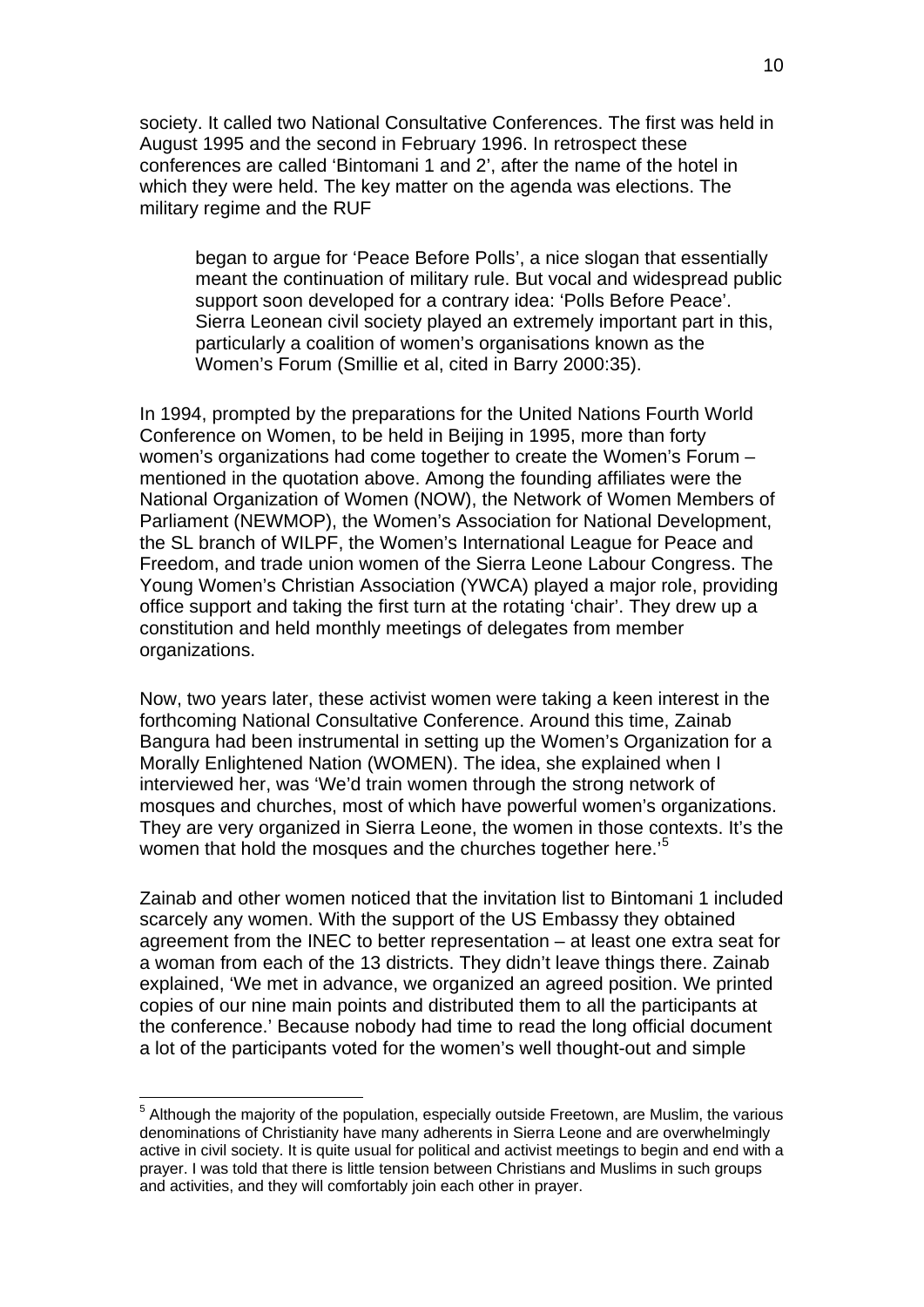manifesto. 'Yes,' Nana Pratt told me, 'It was the women who saved the day. Because we strategized. We were a united voice for 'elections now'.'

The outcome of the National Consultative Conferences was an overwhelming vote (three to one) for the democratic process as a necessary step to ending war, not (as the NPRC and the rebels were stating) something that must wait for a ceasefire. Mass demonstrations backed up this demand. Eventually held in March 1996, the elections resulted in a narrow majority for the Sierra Leone People's Party (the main opposition to the APC prior to the one-party dictatorship of 1978) and brought Ahmad Tejan Kabbah to the presidency. Soon after came peace negotiations and the Lomé peace agreement (where the Women's Forum had an observer seat).

Many civil society groups had feared the worst from the massive concessions the Lomé Peace Agreement made to the rebels. Zainab Bangura with some male colleagues had founded an autonomous NGO to monitor government activities and enhance government capacities. This Campaign for Good Governance (CGG), as the organization came to be known, attracted generous support from various international funders (Kandeh 2004b:178). It grew to be a sizeable human rights organization with six staff and monitors around the country. Its three principles, Zainab told me were from the start: democracy, human rights and gender. She said, 'We hadn't known democracy in all my lifetime. We didn't know what voting was.' Neither, living in the city as a young adult, had she been aware of rural poverty, especially 'the feminization of poverty'. Then, studying political science, travelling to the USA, meeting feminists, she began to make the conceptual connection between democracy and the disadvantage of women.

But the watchfulness of civil society was not enough to avert another collapse into military misrule. The restoration of electoral rule was cut short, as we saw above, by the AFRC coup of May 25, 1997. This time however the varied groups of civil society were better prepared. They quickly responded to the coup with a broad-based Movement for the Restoration of Democracy (MRD) incorporating many (now redundant) members of Parliament, and all the main pressure groups and civil organizations, including the Women's Forum and its many affiliates, the National Union of Sierra Leone Students (NUSS) and the Labour Congress. The Sierra Leone Association of Journalists (SLAJ) were a significant element of the alliance, because journalists who opposed the coup were frequently beaten up, detained and tortured. The local militias, the Kamajors, constituted the MRD's 'armed wing', and were known as the Civil Defence Forces (CDF) (Gberie 2004).

The civil society movement, and the women's movement within it, often had occasion to be on the streets in the turbulent years between 1996 and 2002. 'Yes, we marched!', Agnes Taylor-Lewis told me, 'In the Women's Forum we marched. In Sierra Leone, women have always been marching – and praying!' The march that is most burned on their memory is that of May 6, 2000, when women went *en masse* to Foday Sankoh's house to demand the release by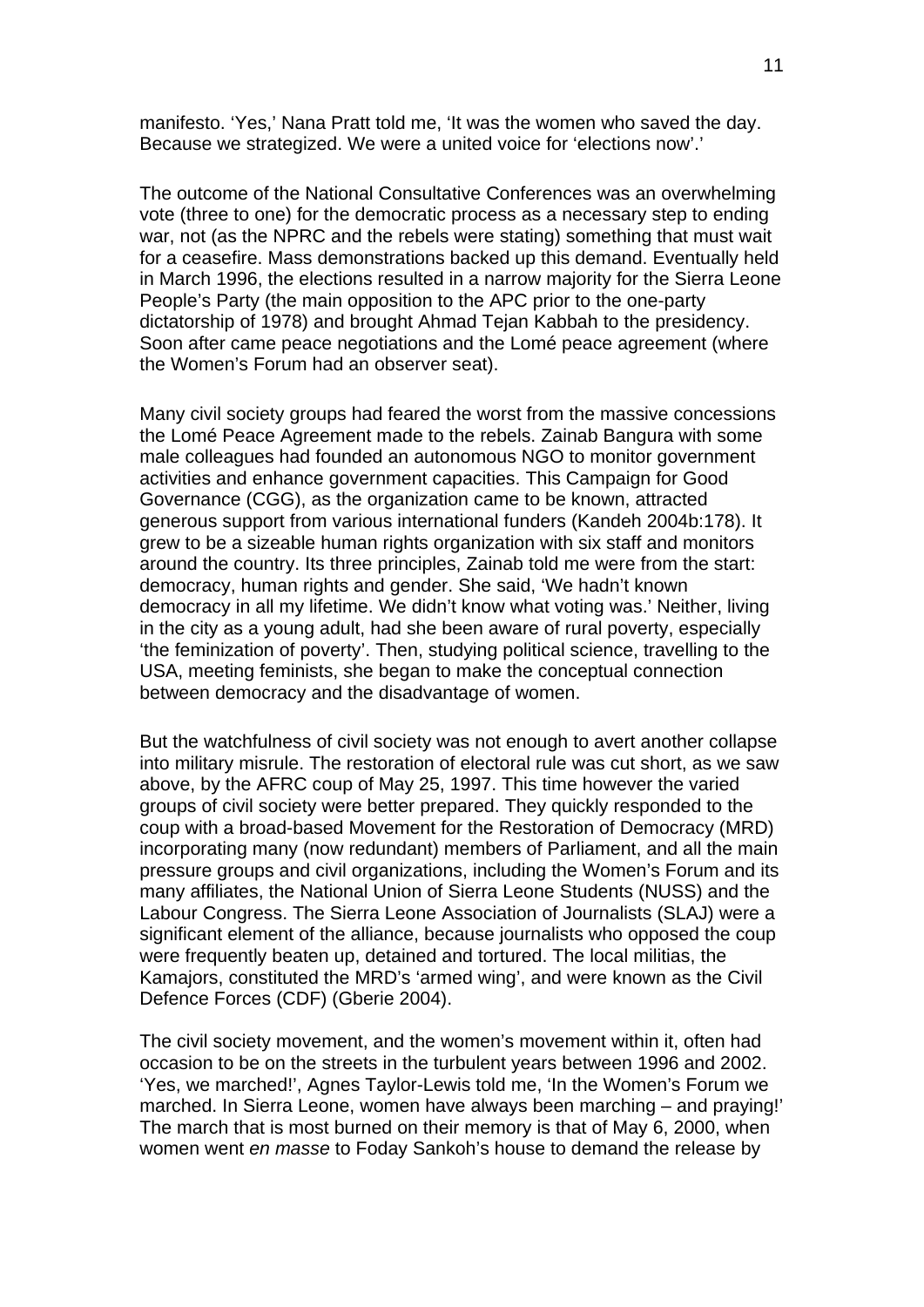the RUF of their UN hostages. The even bigger mixed march two days later (May 8) would result in 22 dead, among them one woman participant.

# **Picking up the pieces after war**

Although the women I met, three years after the end of the fighting, did not talk much about men and boys, masculinity and male violence, they seemed to me to have a gendered perception of what had happened in Sierra Leone during the terrible '90s. They also had a clear sense that women, as a sex, had the potential to intervene non-violently for peace, and particular reasons for doing so. In fact some felt that women and girls were the best hope for peace.

Several also expressed to me the thought that peace could best be sustained through work on two fronts: *education* and *democracy*. This was clearly illustrated in the various contemporary women's initiatives I visited or heard about while in Freetown.

### *1. Working with commercial sex workers to address HIV/AIDS*

Among many others I spoke to, Mabell Cox recalled the dreadful moment when the war entered Freetown. She woke up to hear people shouting 'they're burning the houses!'. She leapt from her bed as the armed men approached her house. '*But God stopped them*!' she said. Faith is central to Mabell's life. She is a Christian Scientist, and everything she does for women and peace is done through her religious 'calling'. Her operational base is the Christian Science Reading Room (CSRR) in Freetown, where she is the librarian.

Mabell's main activism is on the prevention of HIV/AIDS. Official statistics for Sierra Leone are believed to grossly underestimate the prevalence of infection. The extraordinary extent of rape during the hostilities is thought to have spread the virus very fast.

CSSR, a faith-based organization, linked up with Sisters Unite, a secular organization sponsored by Mrs Kabbah, the Muslim President's Christian wife, to create a project that would address the problem of HIV/AIDS through awareness training for commercial sex workers, followed by practical training to make available an alternative means of livelihood. In 2003, the project, CSW, received funding from the World Bank and from the Sierra Leone Government under the SHARP programme (Sierra Leone HIV/AIDS Response Program).

They began with 'peer education' of 50 commercial sex workers from Lumley and Aberdeen, two districts of Freetown. Community social workers helped recruit participants and also served as teachers. Mabell showed me videos of the groups of young women undergoing training. I saw how the women, in their teens and twenties, learned the principles of reproductive health, the basic facts about HIV/AIDS and other sexually transmitted diseases, their diagnosis and prevention. They learned how to care for those living with HIV/AIDS.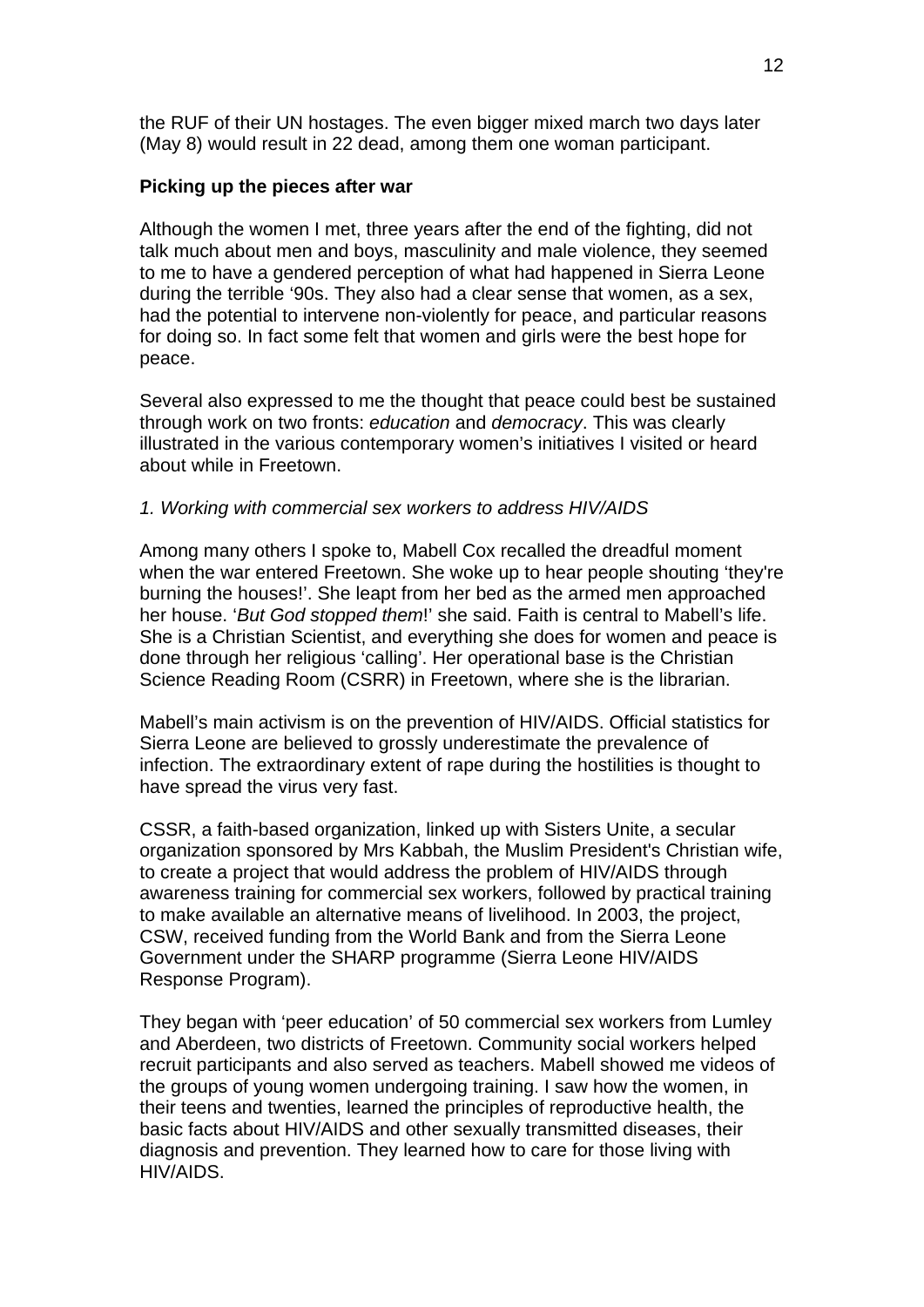The program distributed brochures, posters and T-shirts - and thousands of condoms, of both 'male' and 'female' design. Mabell explained that while she herself, in the light of her religious beliefs, favours abstinence rather than contraception

the female condom does give women control. It enables them to act without their husband's knowledge. There are cultural difficulties for women in this country -- women have problems communicating with their husbands and controlling them.

The project has gone on to train counsellors and has given some commercial sex workers a monthly allowance to enable them to obtain hairdressing, tailoring and small-business skills. They have also trained community elders to help 'reinsert' the participants into the community after their experience on the program.

### *2. Working through education with young women war survivors*

Christiana Thorpe was the inspiration behind what has now become an international organization with branches in 33 countries - the Forum for African Women Educationalists (FAWE). It was founded in 1995 in Sierra Leone when Christiana was Minister of Education in the NPRC government. I was particularly interested in their work with girl children abused during the war. As described above, during the war sexual abuse was integral to the violence and it continued on epidemic scale in camps for refugees and internally displaced people (IDPs). FAWE alone have had dealings with 10,000 girls suffering the emotional and mental effects of sexual abuse; of these 3000 were pregnant; in Freetown alone 3500 rape cases have come to FAWE's attention. And this is the tip of the iceberg.

In Sierra Leone in the late '90s there were an estimated 10,000 children living on the street. At the same time the education system was in a state of general collapse and 80% of females were illiterate. Christiana told me, 'First we appealed to the headteachers of local schools to make the effort to take them into their classes. That way about half of them were absorbed. But what to do about the other half?' They responded with an emergency school program for 4000 boys and girls in an IDP camp at Wellington, near Freetown. They taught maths and language, but more importantly counteracted trauma through the provision of food and play.

The emergency school program was for both boys and girls. Now they wanted to do something in particular for the latter. FAWE were coming across girls of 11 or 12 years old who were pregnant. Official policy banned them from school. Florie Davies, the Education Manager of FAWE's Sierra Leone chapter, said, 'Women and girls are the most deprived and always have been the most deprived in Sierra Leone, not only educationally but in a lot of other ways. And they are the ones who have been worst affected by the war. Yes, the boys were drugged and brutalized. But girls were too - and they were additionally raped and made pregnant with unwanted children.'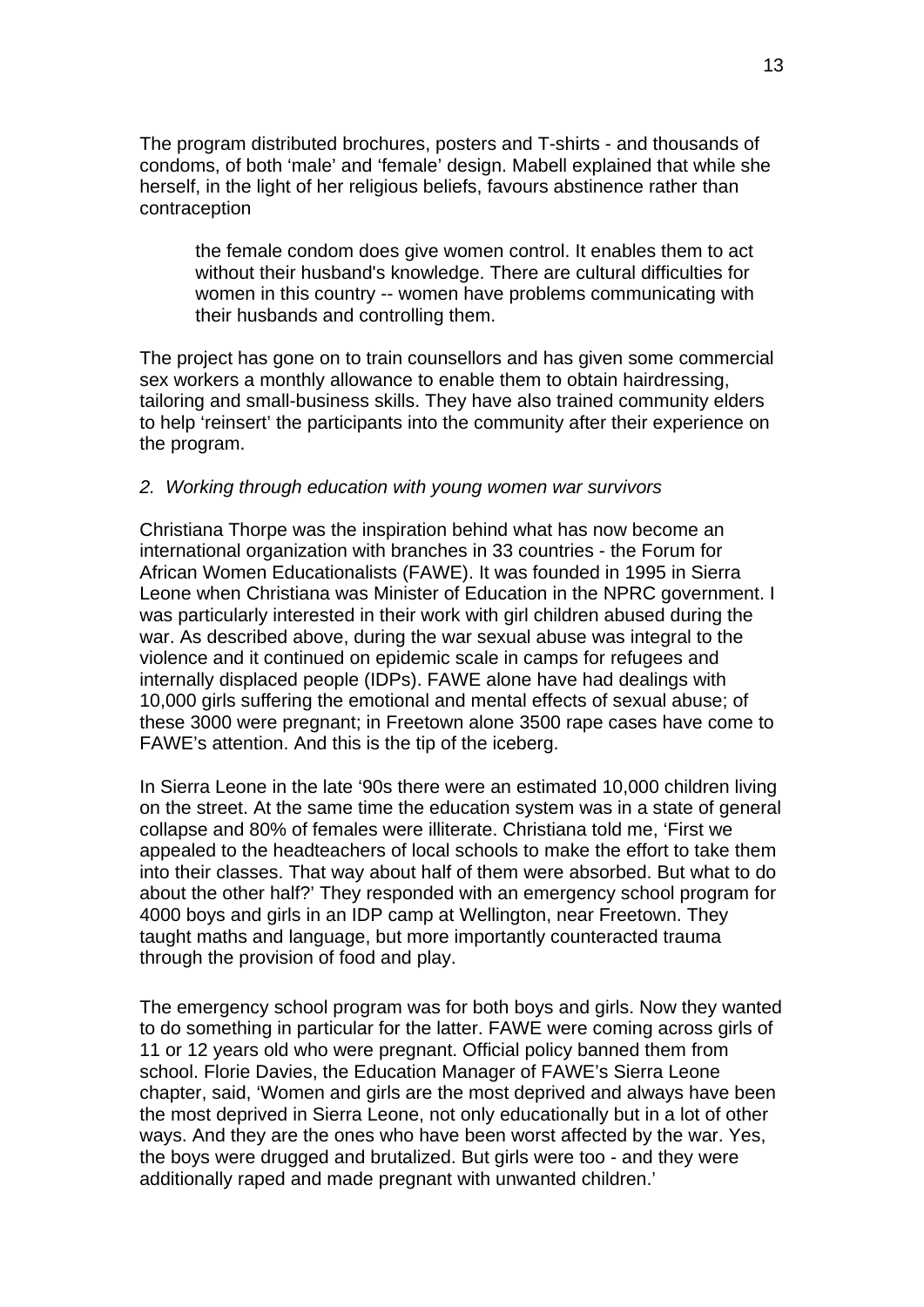So FAWE set up a centre at Grafton, near a large displaced persons' camp outside Freetown. Florie took me to see it. I met some of their very committed women staff and some of the young women who had come to the centre, when pregnant or as young mothers, for medical care, basic numeracy and literacy education, and skills training. Of course, there were babies, so it was necessary to provide a day nursery, and soon a kindergarten for the toddlers. This in time led on to a primary intake. And I saw the shell of the simple building now under construction to permit of a junior secondary intake. 'We hope to make it a centre of excellence' Christiana said, 'quality education for girls from very deprived situations. And our longer term aim is to start four similar centres in different regions of the country.'

### *3. Networking for small arms control*

Women are also active in the Sierra Leone Action Network on Small Arms (SLANSA). This too is a partnership of faith-based and secular organizations. The World Council of Churches has an Ecumenical Network on Small Arms (ENSA). It works in partnership with IANSA – the International Action Network on Small Arms. The latter worldwide body is organized on a regional and country basis, and among its affiliates is a West Africa Network on Small Arms (WANSA).

A key person on the small arms issue in Sierra Leone is Florella Hazeley. Her formal position is Advocacy Officer of the Council of Churches of Sierra Leone (CCSL). I met her in her office in Freetown. The CCSL is an umbrella body of the 19 denominations of the Protestant churches in the country, including some of the Evangelical churches. (It does not include the Catholics or the Pentecostals.) In what Florella describes as a 'quite exciting and new' development in the middle '90s the CCSL introduced *democracy* and *advocacy* into church work. For example they monitored the elections in 1996. Florella sees this as putting into practice the term 'faith without action is dead'. 'But we had to persuade them! They had to understand that addressing current issues didn't mean you were being partisan.'

In 1998 ECOWAS agreed a moratorium on small arms imports and exports by West African countries. All the governments of the region, including that of Sierra Leone, signed up to it. 'But then they went back home and kept quiet about it,' Florella says. Civil society organizations were alert, though, and picked up the issue and kept people informed. Yet it remained a sensitive issue.

In 2001 the World Council of Churches launched a 'decade to overcome violence'. One aspect of the campaign was a 'micro-disarmament' programme, focused on cities. Freetown joined Durban, Río de Janeiro, Boston and other cities in a network called 'Peace to the City'. But Sierra Leone was ahead of the game. Already in 1999 after the signing of the Lomé peace agreement the CCSL had launched a campaign against small arms. They have been campaigning for the West African governments to turn the moratorium into a binding convention.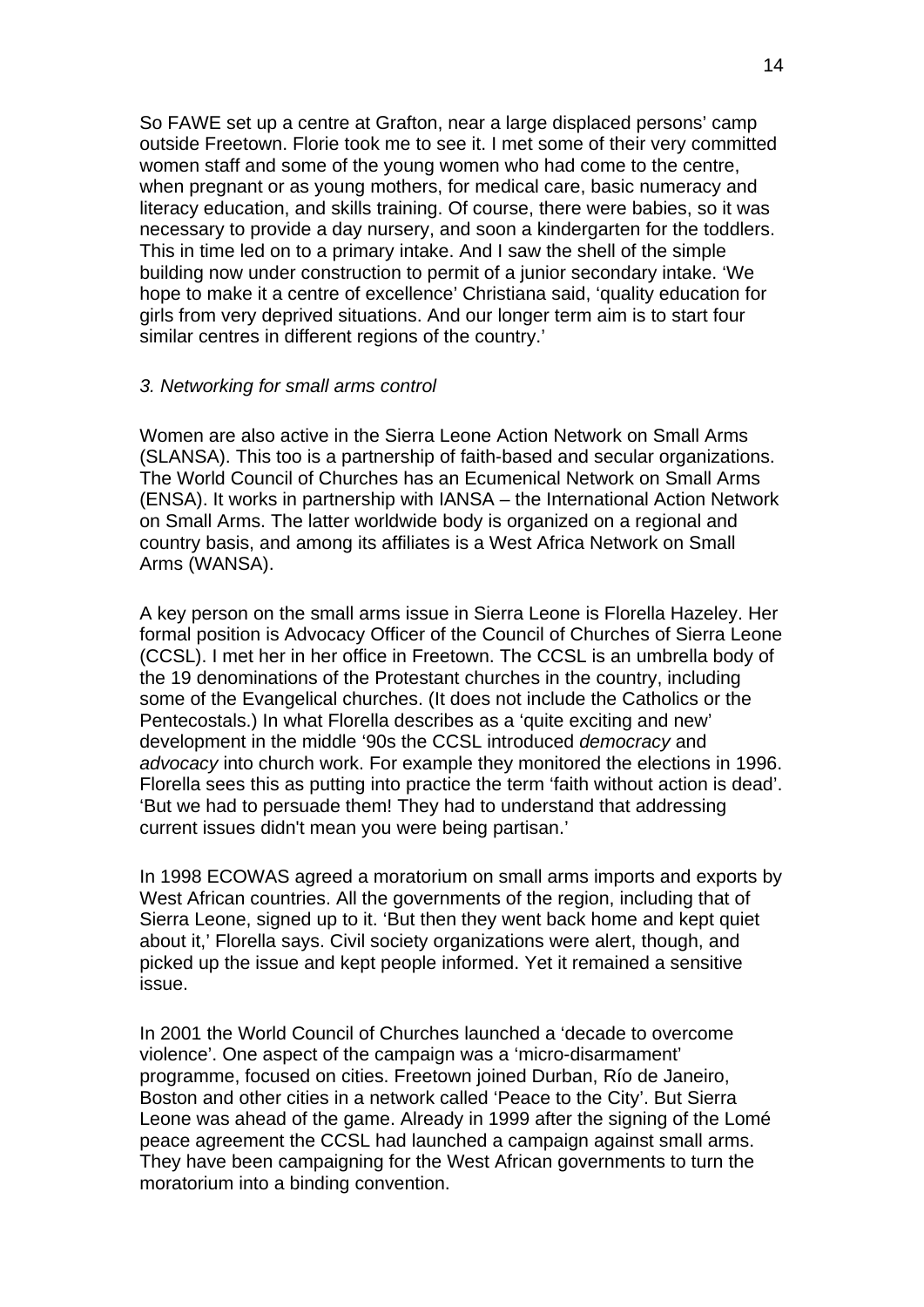The government of Sierra Leone use a language of 'licit and illicit' arms. Thus 'licit' arms were being imported by the government, who for instance had a contract with Sandline, a British arms exporter. 'Illicit' arms were being infiltrated into the country by the rebels - the characteristic arms route was from Libya via Burkina Fasso, Ivory Coast and Liberia. But SLANSA reject this terminology of licit and illicit weapons. A feature of the war in Sierra Leone has been the defection of individual combatants from one force or faction to another and back again, carrying their arms with them. Much of the supposedly 'licit' small arms and light weapons of the state army's arsenal eventually passed into the hands of the rebels and the Civil Defence Force. United Nations weapons (which, cynics pointed out, they were in any case not permitted to use) were also commandeered and put to illicit use with a vengeance. [6](#page-14-0)

SLANSA was intent on closing down this cycle. They urged ECOMOG to destroy the arms they collected from the rebels, rather than to give these 'blood weapons' to the army. The Disarmament, Demobilisation and Reintegration (DDR) programme was only for combatants. But civilians also had to be given their chance to hand in weapons. This was achieved through the Sierra Leone Police's Community Arms Collection and Destruction Programme (CACDP). The process of arms gathering worked district by district, chiefdom by chiefdom, and ward by ward. SLANSA have a mobile unit, with a video projector, for work in the countryside. Their role was 'sensitisation' or 'public relations', preparing the ground, distributing leaflets and posters to persuade people to hand in their weapons. Some people, afraid to speak directly to the police for fear the latter would expose them to their communities as informers, were prepared to trust the Council of Churches with information.

Because civilians, unlike combatants, could not properly be 'rewarded' with cash payments for handing in weapons, an Arms for Development programme was prepared by the Police, and funded by UNDP.<sup>[7](#page-14-1)</sup> A voluntary hand-over of weapons would be conducted, followed by a police cordon-andsearch operation. If the area was found to be arms-free, the local authority would receive a certificate and be entitled to \$20,000 for community development. At the policy level SLANSA are now looking for a legal framework to control guns, ammunition and explosives. They want a new act of Parliament that would make it necessary for every weapon to be numbered, licensed, and re-licensed annually.

Florella was taking a gendered approach to the question of arms -- in fact she was in the process of writing a thesis for a masters degree in gender studies

1

<span id="page-14-0"></span><sup>6</sup> UNAMSIL stands for United Nations Armed Mission in Sierra Leone. It succeeded the unarmed UNOMSIL (UN Observer Mission in Sierra Leone) in 1999. UNOMSIL came to support the (armed) ECOMOG. The latter was eventually taken over by UNAMSIL. Note of clarification supplied by Maureen Poole,see section 4 below.

<span id="page-14-1"></span> $7$  Information supplied by Maureen Poole.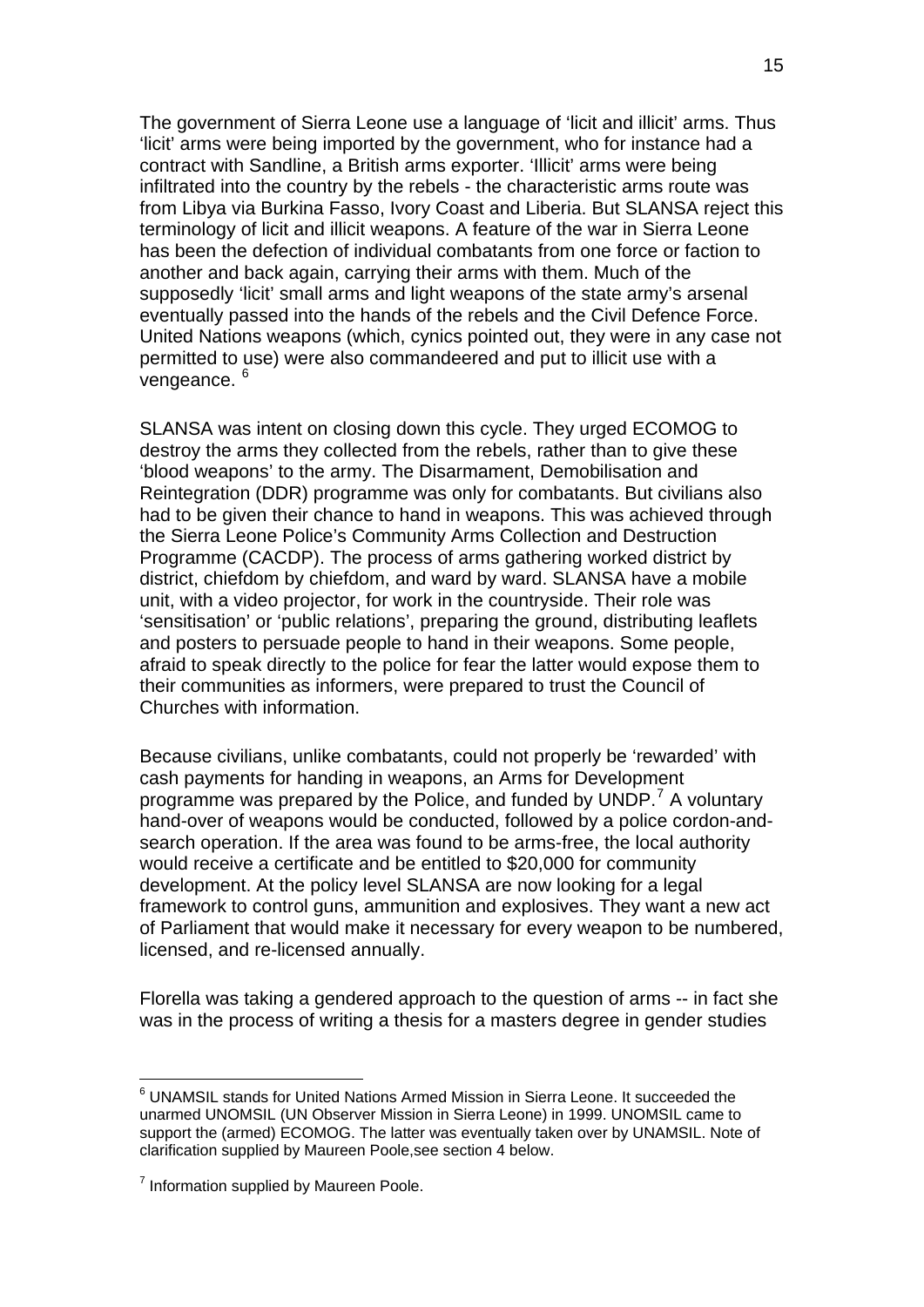at the University, on the theme of women, men and small arms proliferation. She said

It's about the human face of small arms. When you say small arms, it's a man's face that comes to mind. Women are seen as the victims. You don't think of women holding, trading and smuggling small arms. But they do. They are active in this at all levels.

The perennial violence against women in the community is, true enough, she says, often exacerbated when men bring arms into the home. And women have till now been absent when it comes to policy-making on this issue. She has no doubt that Sierra Leone is a patriarchal society. But she sees women too often buying into this system, not resisting it. She says 'I see a lot of problem with women, a lot of work that has to be done with women. They accept the situation they are in. They have internalised the stereotypes. And a lot of them won't come on board the small arms programme!'

### *4. Army, police and prisons: organizing women and wives*

Nothing could be more important, immediately after war, than converting armed services that have been brutalized, corrupted and demoralized, into a source of security for ordinary people instead of a source of fear. I met Maureen (Mo) Poole, a retired police inspector from Staffordshire, England. She had originally come to Sierra Leone in 2000 in answer to an advertisement for an adviser on 'local needs policing' in a the post-war situation. She explained that local needs policing means 'community policing that is tailor-made for each community. It is a system or style of policing that meets the needs and expectations of the individuals and local communities, while at the same time reflecting national standards'. When her contract ended in 2004, she stayed on to create a local non-governmental organization called *Uniform Solutions* which is primarily aimed at alleviating poverty, increasing food security and reducing corruption in the Security Sector Families. It was prompted by the Kenema Branch of the Police Wives Association. *Uniform Solutions* is a non-profit making organization for wives of the men employed in the army, police, prison service and fire service as well as for the women employed in the security sector, usually in quite lowly grades.

Security sector workers such as these are grossly underpaid. They simply do not earn enough to live on. Mo Poole explained

Sierra Leone is one of the poorest countries in the world and the state does not generate sufficient revenue to give them a pay rise. As such, they live below the poverty line and cannot provide the basics for their family, especially if they have two or more school-age children in the family.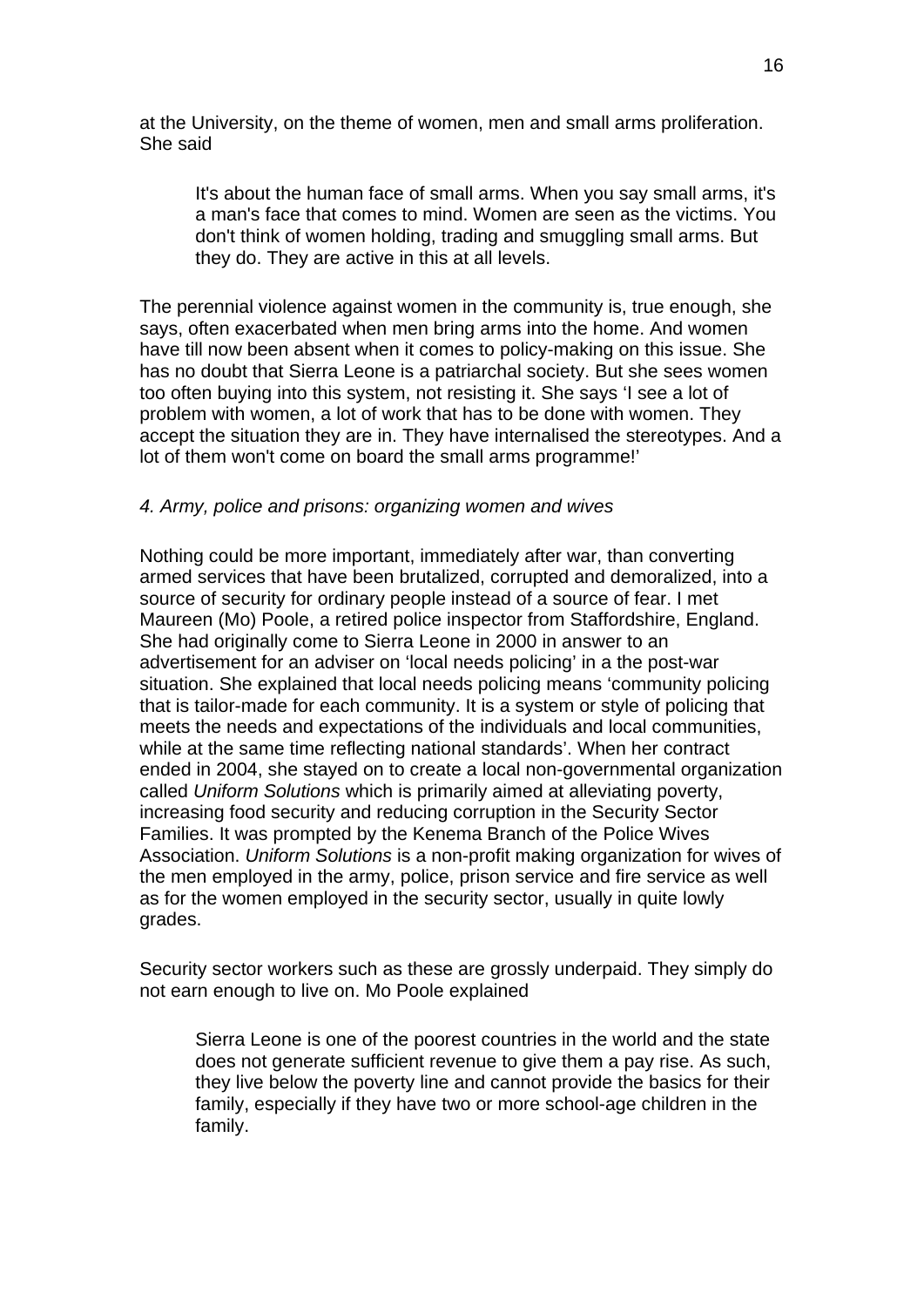In this as in other ways, poverty leads to criminality.

Hard choices have to be made, and meeting their need can become a source of corruption, making the personnel extremely vulnerable to bribery. If you're starving you may be tempted to steal a cup of rice or a loaf. Perhaps you'd like to borrow it instead – but what is the point if you can't afford to replace it?

The aim of *Uniform Solutions* was to economically empower women so that the ultimate benefactors would be the service families who would, Mo hoped, no longer be tempted to resort to criminality and corrupt practices to eke out a living.

All women in the security sector were targeted, even those who were employed, Mo explained, because although they may appear to have an income, many are single, some single parents, and the majority are in the junior ranks. For example, there are 7797 police officers in Sierra Leone, of which 1142 are female. While there are a few women in police operations, they are employed mainly in the traffic section, or work as clerks, cleaners, or tailoring uniforms. They work full-time, but they don't earn enough to live on. The majority of security sector personnel live in terrible conditions, in overcrowded barrack rooms. Traditionally, women are the ones responsible for providing the food, water and firewood, and it is the women that desperately need small loans (micro-credit) to help them set up small enterprises. One of Mo's projects involves scientifically breeding small animals in captivity for food.

There's one aspect of the work of Uniform Solutions that directly addresses peace. Mo tries to get her women members active in setting up, funding and managing projects for what she calls 'the angry people' of Sierra Leone. By these she means women and men whose plight causes disaffection and rebelliousness in themselves and those around them, and could lead again to war. They include people who have no job and see no prospect of one; personnel forcibly retired from the services and so made destitute; war widows who were paid no compensation; amputees who received no rehabilitation; people paralysed by polio, who were cheated of immunisation when they were children; child soldiers whose childhood was stolen from them and who have been abandoned to trauma. She sees this component as underpinning the remainder of her project, because 'without peace there is no point finding paid work outside the home for women'.

### *5. Academic work on gender, peace and conflict*

Fourah Bay College, one of the colleges of the University of Sierra Leone, has a programme for Peace and Conflict Studies. Currently the students may study towards a certificate or diploma. Soon they will be able to obtain a BA degree -- it will be the first degree course in this subject in Africa. I met Memunata Pratt, who heads up this program. She told me they are providing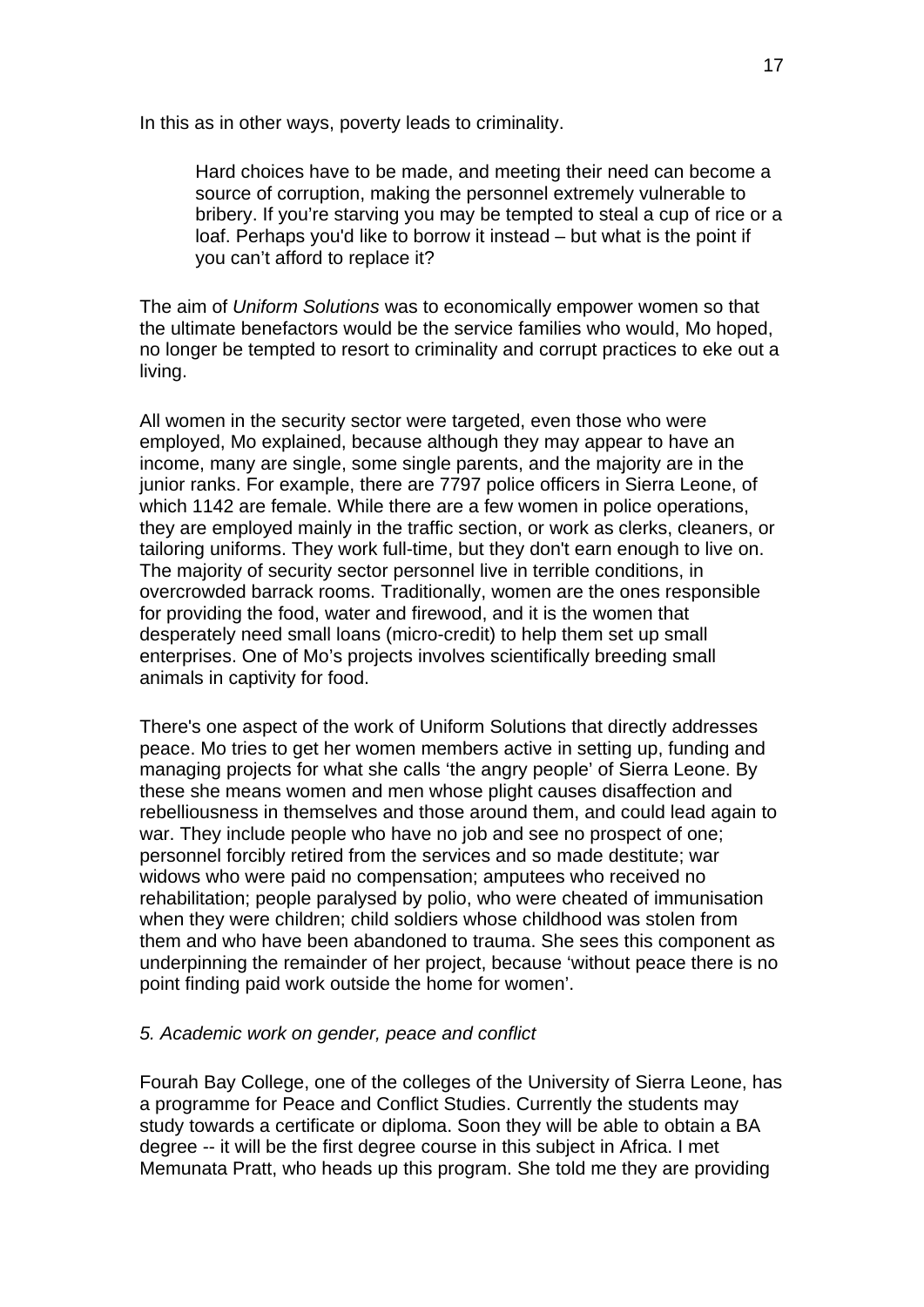a training module on peace and conflict for the military. They are also trying to introduce the subject into teacher training.

Fourah Bay also has a Gender Research and Documentation Centre, GRADOC, and Memunata lectures in Gender, Conflict and Human Rights. So she teaches about the gender-specific experience of women in war, women's lack of rights in Sierra Leone both in peace and in war, and the part women can play in conflict resolution. Her department interacts closely with the Department of Peace Studies at Bradford University in the UK (where Memunata herself is enrolled for a PhD).

Memunata has published work on women and sexual abuse, on women and reintegration, and on transition initiatives after the war.

Women experience problems with access to land and property (she says). Widows are denied ownership and often have to come to the cities to search for a living. Sierra Leone is a highly patriarchal society. Women are discriminated against in access to resources, and power and policy-making.

A lot of gender-awareness training is being done in these post-war years, much of it funded by local and international NGOs. But she feels too much of it is 'pretty basic, unfortunately. Just a question of understanding gender roles and so on. We need to go deeper, to raise questions of culture, masculinity, feminism'.

From as early as 1985 Sierra Leone had a Women's Bureau in its Ministry of Social Welfare. As part of the process of democratisation after the Lomé peace agreement, the 'gender' function was upgraded so that there is now a Ministry of Gender and Social Welfare. CEDAW has been adopted by the Sierra Leonean government, but not 'domesticated' into local law, so it is not applied. There is no law of affirmative action. But two policies, drawn up by the Ministry and introduced in 2001, have partly filled the gap. One provides for 'gender mainstreaming', by which is meant a commitment to equal numbers of women and men in all social structures and policy areas. The other concerns the 'advancement of the status of women' and addresses specific issues unique to women such as maternal health care, and particular cultural practices.

The Lomé peace agreement provided for the creation, with considerable international funding, of a National Commission for Disarmament, Demobilisation and Reintegration (NCDDR), which addressed the immediate problem of de-mobilizing the combatants. Eighty percent of the beneficiaries of that program, Memunata said, were boys aged between 10 and 18. From its conception the National Commission had been blind to gender. While it was true that few girls had carried arms, very large numbers (as mentioned above) had been abducted into the various fighting groups for other purposes. The NCDDR had not recognized that such girls too would need rehabilitation.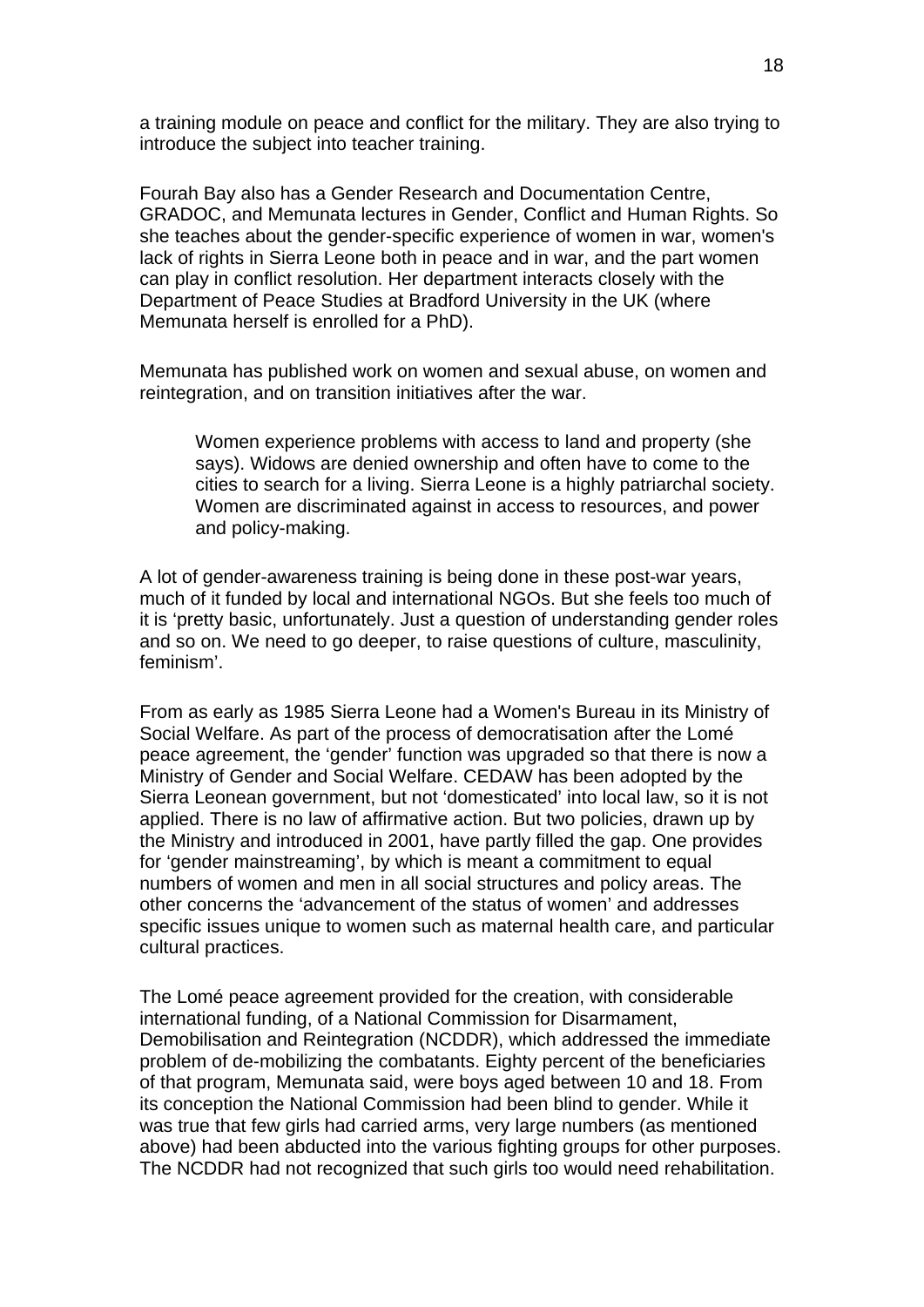Memunata said, 'It was only after a year that some of us started asking 'What about the girls?'' Eventually the NCDDR was renamed the National Commission for Social Action, which has a more particular concern with the rehabilitation and reintegration of women, children, displaced people and amputees - the ones who had not carried arms.

#### *6. Democratization and the inclusion of women in the political system*

It was clear to most of Sierra Leonean civil society that democratization was the key to any transition the country might make from war to peace. That perception was already visible in the demands they were making, back in 1965, for 'elections now', while the government, army and the rebel forces were still saying 'a military victory first'. When national elections marked the end of the war in 2002, women were stressing that democratization must mean the full inclusion, for the first time, of women in equal numbers and with equal authority to that of men in the national and local structures of policymaking and administration and in the judiciary.

A movement developed with the title 'Fifty-Fifty', calling for equal representation of women in political parties and elections. It was partly modelled on the UK '300 group' – Lesley Abdela had been in Sierra Leone. The women called on the government to institute a mandatory 30% so as to create access for women to Parliament and local councils. The state responded with certain programmes during the state elections, and political parties paid lip service, at least, to the idea of a 30% quota among their electoral candidates.

Agnes Taylor-Lewis, who I had the opportunity to interview, is an active member of Fifty-Fifty. She had been elected to Parliament for a period in 1991 and was Minister of Health. Much later, during 2002, she served again in this position for a while, though as an unelected appointee. She is thus one of the the rather select band of Sierra Leonean women who now, or in the past, have been elected to Parliament. They are linked in NEWOP, the Network of Women Parliamentarians. Agnes showed me the poster that had been produced during the elections of 2002, with photographs of all the women candidates. Women won 8% of the parliamentary seats, and were rewarded with two or three ministerial posts. It was a small enough gain – but a first step forward.

Again the women campaigned energetically around the local elections of 2004. The presence of women in politics at local level could make a huge difference to the standing of women in the communities. Memunata Pratt explained to me that they had found even proportional representation insufficient to deliver political equality to women. In the 'list' system introduced in the 2002 elections, women candidates had seldom scored high enough to actually win seats. Now, prior to the 2004 local elections, the campaigners called for, and achieved, a 'zipper system' where a man and a woman appear alternately from top to bottom of the list. In this way, there were 109 women candidates, of whom 58 won a seat.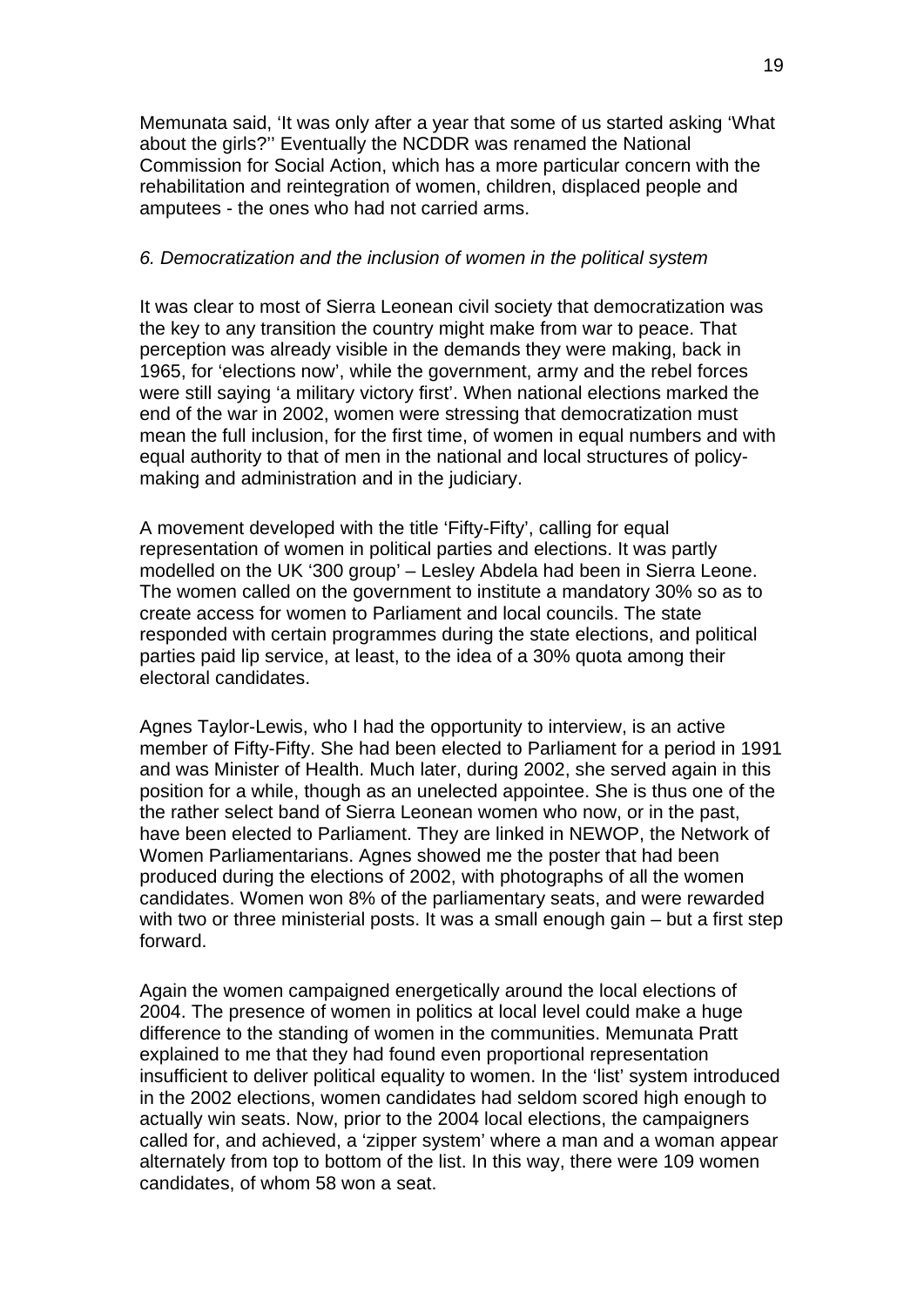### **THE MANO RIVER WOMEN'S PEACE NETWORK**

The Women's Forum in the mid '90s brought together women from Sierra Leonean non-governmental and civil society organizations with a wide range of preoccupations and varied forms of action. Of course everyone was fed up with the war - but some women felt compelled to do something *as women* to bring an end to the fighting. Some of these women are still active on the issue of war and peace today, in the Mano River Women's Peace Network (MARWOPNET), the main focus of my study in Sierra Leone. I had a chance to interview quite a few of them. Nana Pratt, for instance, and Agnes Taylor-Lewis and Rosaline M'Carthy told me, 'we've been involved in this for years', 'we are the ones who felt strongly about the war, and now we feel strongly about the peace', 'we are the committed women, the concerned women, very motivated by the issue of peace and war'.

MARWOPNET had a forerunner in the Sierra Leone Women's Movement for Peace (SLWMP). It was formed in 1994 following a West African regional meeting of women at Dakar, in preparation for the Beijing conference of 1995. SLWMP were very active for three years. They made helicopter drops of leaflets over the rebel areas. They went to meet the RUF commanders in the bush. In one disastrous incident in Kenema, in the southeast, some women lost their lives. But in 1997 some of the key actors in the SLWMP took refuge abroad and after that the movement lost momentum.

In November 1999 the 6th African regional conference of women was held in Addis Ababa. It was organized by the Africa Women's Committee for Peace and Development (AWCPD - a committee of the Organization of African Unity), the West African Association of Women (WAWA) and Femmes Africa Solidarité (FAS). <sup>[8](#page-19-0)</sup> Among other things, they discussed follow-up to the Declaration and Platform for Action formulated at the Beijing conference four years earlier. FAS facilitated a 'fringe' meeting of women from Guinea, Liberia and Sierra Leone – neighbouring countries related through war. This is where the idea of MARWOPNET was first floated. FAS undertook to organize a meeting to take the proposal further.

The promised meeting was held May 1-3, 2000, in Abuja, Nigeria. It was titled 'Engendering the Peace Process in West Africa' and was organized jointly by FAS and AWPCD. The meeting was chaired by Mrs. Ruth Sando Perry, a former Head of State of Liberia. Each country's team included a government minister, two parliamentarians, a journalist, a representative of the private sector and five representatives of women's NGOs/CSOs. Delegates from various UN and OAU agencies also attended. The aim was to review women's experiences of the conflict and peace processes in the sub-region, with a view to launching a strategic alliance between women's organizations in the three countries to strengthen their involvement in peace building.

1

<span id="page-19-0"></span><sup>&</sup>lt;sup>8</sup> Femmes Africa Solidarité was founded in June 1996 by Synergie Africa, UNIFEM and other US agencies, with funding from ECOWAS. The activists were African women leaders representing different nationalities and professions, motivated by the explosion of violent conflicts tearing apart the fabric of society in Africa. It is based in Geneva and has a branch in Dakar.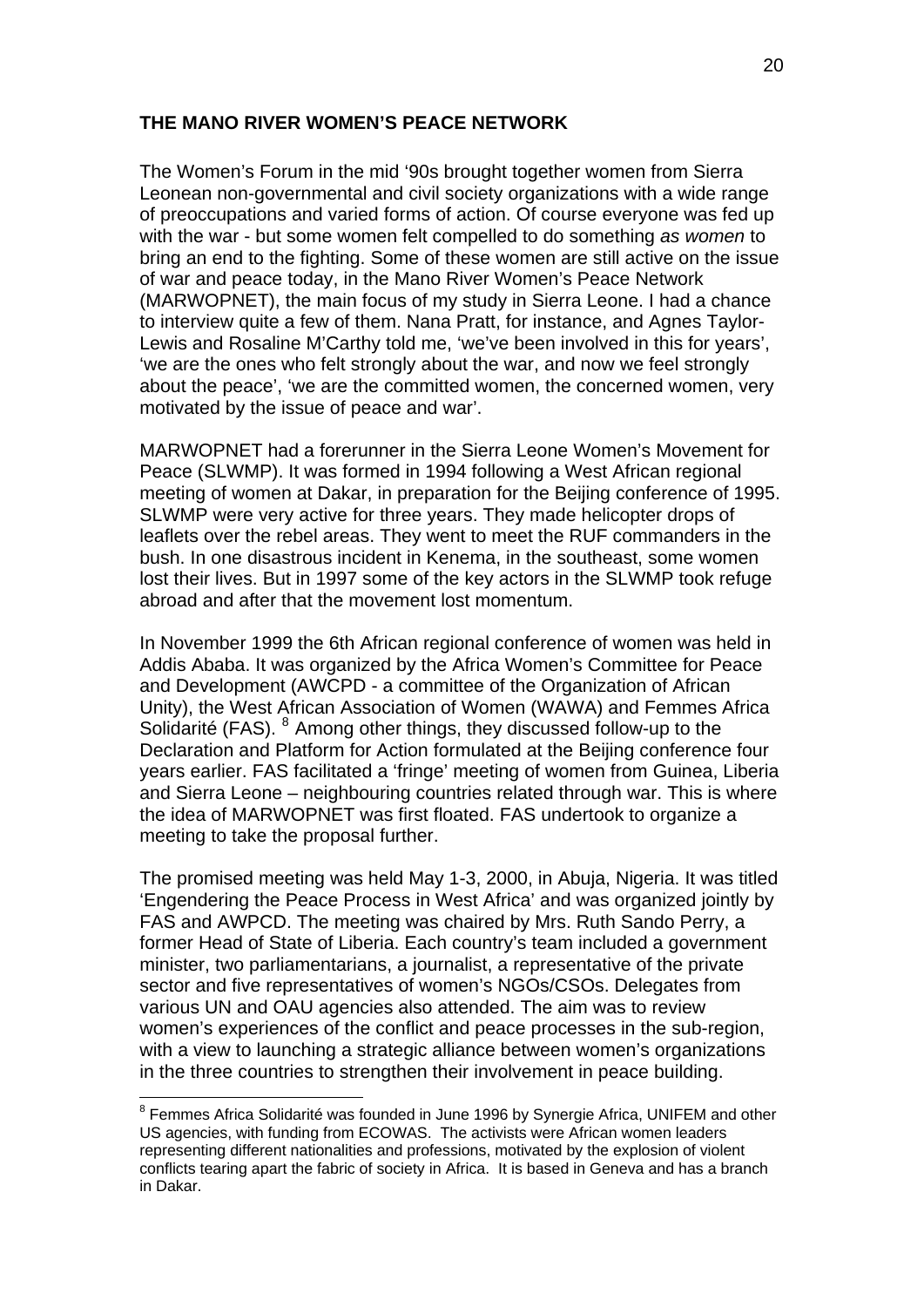Women of Sierra Leone, Guinea and Liberia had for some time been talking to each other about the need for such an initiative. They were alert to the fact that women were bearing the brunt of the conflict. They could see that responsible opinion, locally and internationally, focused on *men* as the principal perpetrators of war and consequently failed to see that *women* could have importance as part of the solution. Women had a stake in peace, these women felt, and should organize and make their voices heard.

At the Abuja meeting the women chose to name their network for the Mano River that forms a border between parts of Guinea, Liberia and Sierra Leone. There already existed, from way back in 1973, a Mano River Union in which the three states were supposed (in principle) to cooperate for political and economic purposes. Now the women, in calling themselves the Mano River Women's Peace Network (MARWOPNET) were (as Rosaline M'Carthy put it) 'sending a message to the men that we belonged in the entire process – including security'. The Network is however only rhetorically, not structurally, related to the MRU.

Rosaline went on to say, 'The really distinctive thing about MARWOPNET is its regional flavour. It's not that there were not peace groups locally, there were. But we felt we would have more influence with the politicians if we acted together'. By then Liberia had experienced seven years of war, Sierra Leone ten years, and the fighting was not yet over. Scores of thousands of lives had been lost, hundreds of thousands had been displaced, had fled to local IDP camps or abroad. Guinea had taken in three hundred thousand refugees from its two neighbours – women and children 80% of them. The cross-border trade in drugs, diamonds and arms affected all three countries.

So MARWOPNET was a bid to empower women to bring social change of a kind that could stop war and sustain a democratic peace. It would be 'demand-side approach to improving governance'. They wrote in their basic leaflet:

MARWOPNET's vision is of a sub-region that is peaceful and prosperous, inhabited by citizens who are healthy, educated, live in unity and enjoy all their human rights including equity and equality, with women playing an effective role in peace and sustainable development processes within the sub-region, Africa and the world.

In some ways the network was prefigurative. United Nations Security Council Resolution 1325 on *'*women, peace and security'*,* was not passed until the following October. From then onward the world would pay a little more attention to the gender-specific impact of armed conflict, the under-valued capabilities of women for conflict prevention, peacekeeping, conflict resolution and peace-building, and their potential for being active agents in peace and security. But the thinking that led to Resolution 1325 was already in the air. The Mano River initiative was a sign of it.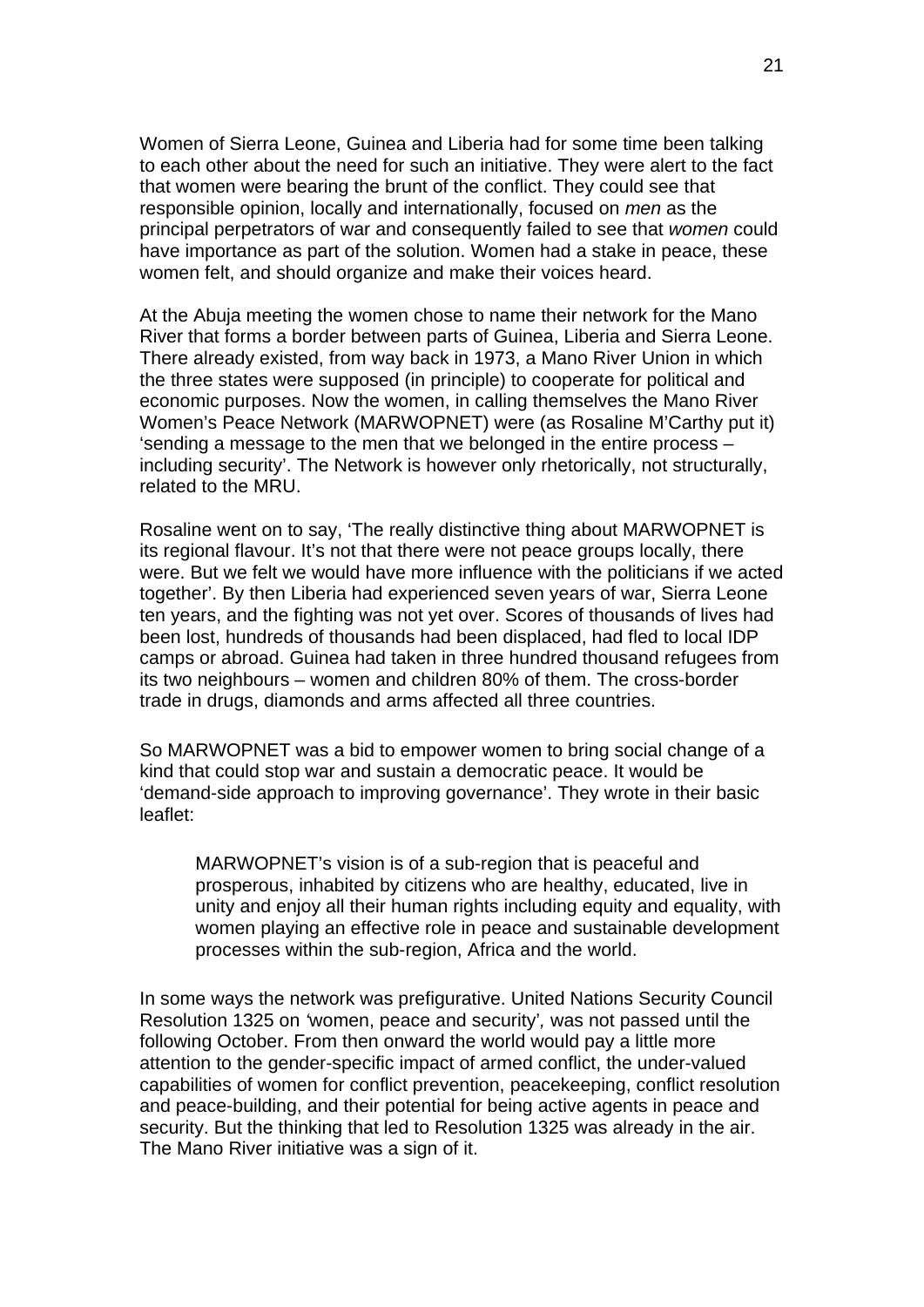#### **Structure and process in MARWOPNET**

Soon after Abuja, at a workshop in Monrovia, the women of MARWOPNET drew up a constitution, framing the Network as 'a West African non-political, non-sectarian, non-discriminatory, non-profit-making organization'. There would be a president and two vice presidents, with the presidential role rotating between the three 'chapters', as they call their national branches.

The General Assembly, which would meet biennially, would be the highest policy and decision-making body. A Governing Board, comprised of the president and vice presidents, together with the convenors of five technical committees and the three women elected as 'focal points' of the national chapters, would be responsible for implementing the Assembly's decisions. It would meet every six months, the venue rotating between Monrovia, Conakry and Freetown. The technical committees would be concerned respectively with programmes; resource mobilisation; resource management; advocacy; and media and communications.

The 'founding members' of the Network are those organizations that were present at the Abuja conference. Subsequently, membership has been open to any organization or individual that shares the Network's objectives. In addition, those providing moral and material support may be 'honorary members'. The initial activists of MARWOPNET are characteristically wellknown, well-respected and highly-educated women. It was significant that they were of a social status to be able to obtain audience with senior figures, up to and including the head of state. On the other hand, the women felt, 'we need the Presidents to see that we are representing *ordinary* women'. This was partly achieved by being able to show that the member organizations themselves had mass memberships. But it is also the case that the Network have increasingly sought members among more typical women -- and not only in Freetown but also in the regions.They are building up branches nationwide.

MARWOPNET have secretariats, each with a modest office, in each of the three countries. The overall headquarters and an executive secretary are based in Sierra Leone, in a single, rather bare, room in the Mano River Union building in Freetown. From her desk here Nana Pratt, the executive secretary, maintains contact with members in Sierra Leone and the two other chapters by telephone and e-mail. They would very much like to be able to fully operationalize the secretariat, obtain equipment and employ a full-time staff member. Although it has received modest funding from FAS, UNDP, Urgent Action, International Alert and other sources, the Network is not securely or adequately funded. It has to continually seek one-off funding for Board Meetings, for workshops and for international travel - because it is important to be connected with similar organizations in Africa and worldwide. In addition to travel costs, language interpretation is a drain on funds (English is spoken in Liberia and Sierra Leone, but Guinea is Francophone.)

I asked whether they were not difficulties of understanding and relationship between and among women of the three different countries. Although they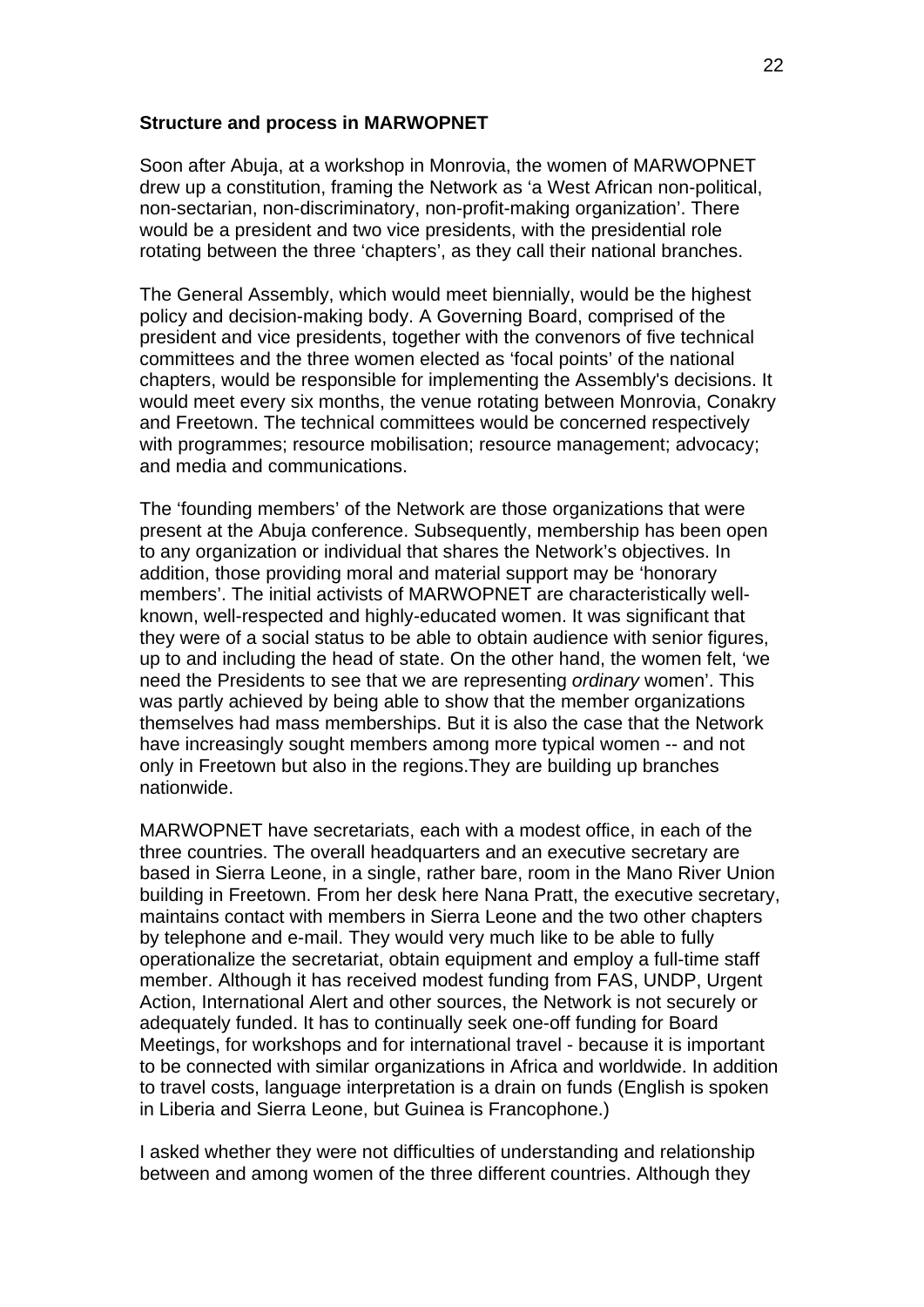clearly share some problems, 'transversal politics' across national or ethnic borders always calls for considerable sensitivity and skill (Cockburn and Hunter ref). Issues arise in which the countries have divergent interests. Agnes Taylor-Lewis told me they were greatly helped by the similarity of culture in the three countries, 'we're very alike in the clothes we wear and the food we eat'. Mabel M'Bayo added that being women was a help. 'We are *women* after all -- we can argue about things, but then we can work out agreement point by point.' They have received valuable training in conflict mediation and resolution from various helpful organizations.

# **Establishing a pattern of activity**

At the start of its work, MARWOPNET identified five critical areas of concern: 1) the peace process; 2) peace mechanisms; 3) security; 4) reconstruction; and 4) the economic empowerment of women.They know, of course, that this agenda is too ambitious to be addressed in full in the short run. For some of the practical activities, especially in areas 4) and 5), they rely on the programmes of their member organizations, and other 'sister' NGOs and CSOs, and as a Network they foster these. Several examples were given above: FAWE and its educational work, the arms-control activity of SLANSA, the CSRR's rehabilitation work with commercial sex-workers, the selforganizing of security sector women of Uniform Solutions, the drive for gender-democratisation by Fifty-Fifty and other groups.

MARWOPNET itself acts at two levels:

• advocacy and intervention at the very highest level of the government

and its opponents;

• and work on the ground in the regions and especially at the borders.

Because I visited only Sierra Leone and did not have the advantage of going to Guinea and Liberia to interview MARWOPNET women there, I undoubtably have a disproportionately clear and detailed picture of the activities of the Sierra Leone chapter.

The women from Freetown did not have much time to sit and think when they flew back from Abuja on May 4, 2000. Two days later, on May 6, the Women's Forum, of which at that moment WILPF was chair, mobilized the women's march to Foday Sankoh's house (described above), demanding an end to the hostilities and release of the UN personnel the RUF were holding hostage. The women of MARWOPNET were of course involved in that march and in the mass demonstration of men and women two days later. MARWOPNET also sent a delegation to the Liberian leader Charles Taylor calling on him to influence the RUF.

The Lomé peace agreement had been signed the previous year. As we saw, this did not end the hostilities and large areas of the country remained under rebel control. MARWOPNET's Sierra Leone chapter now began to monitor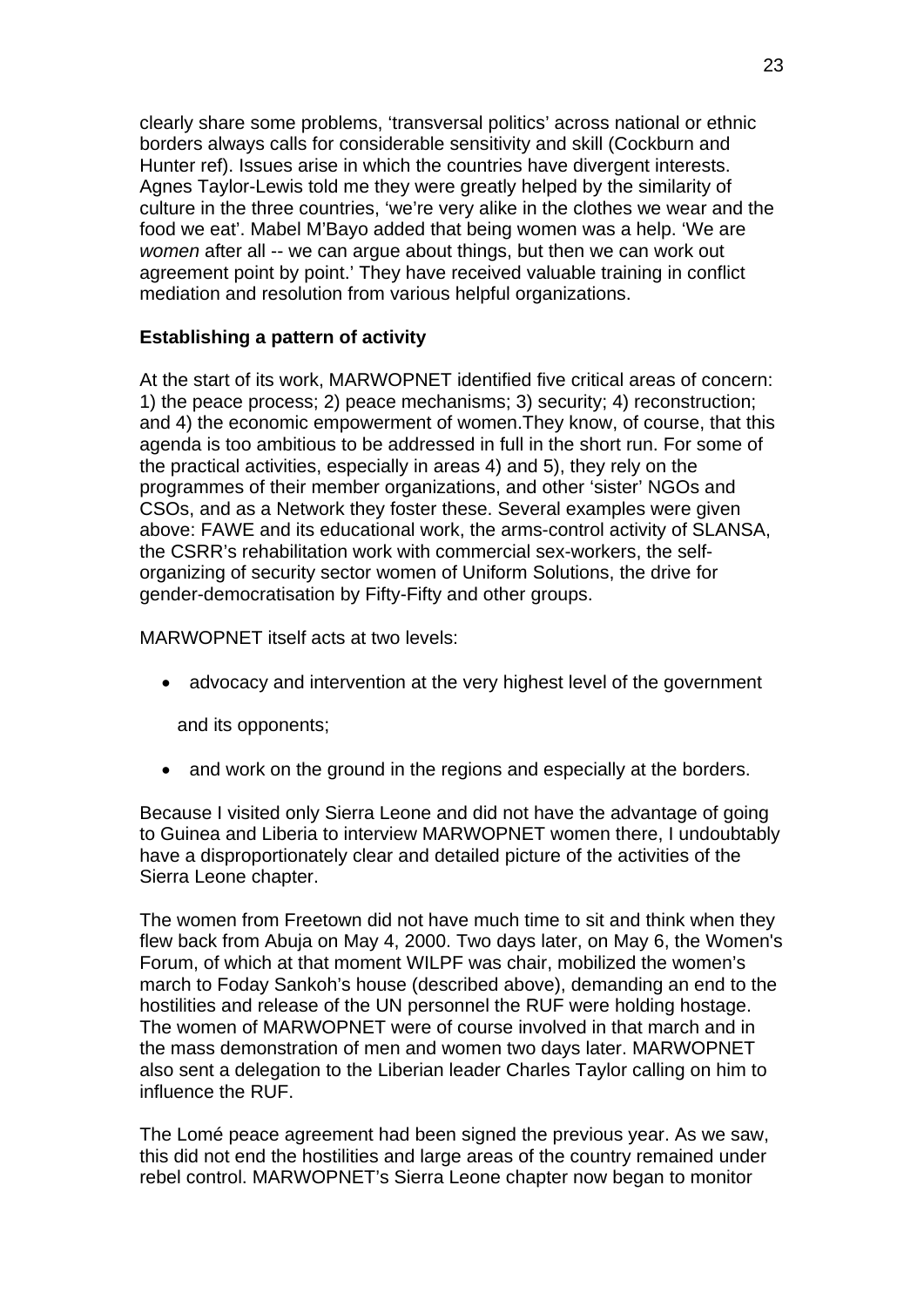developments. They protested when they saw the provisions of the agreement violated. In November they decided to visit the RUF in one of their strongholds, Makeni. A senior woman in the RUF, Susan Lahai, had been present at the MARWOPNET founding meeting in Abuja. Since the peace agreement, after all, the RUF were a recognized political party. Despite some scepticism, the other women felt, in the spirit of the Lomé agreement, it was important to include her: 'we needed peace'.

Now a group of Sierra Leonean members set off by helicopter to Makeni to have a meeting with women of the Women's Wing of the RUF. They were facilitated in this by the Nigerian 7<sup>th</sup> Battallion of UNAMSIL, the force responsible for disarming combatants in the district. They met around fifty women, who told them of their anxiety about returning to civilian society. They feared they would be marginalized and branded as former rebels. MARWOPNET women reassured them that they had 'come to talk peace with their sisters and children -- everyone is committed to forgiveness, peace and reconciliation'.

### **High-level lobbying and advocacy**

Soon after their return from Abuja, the Sierra Leone chapter of MARWOPNET had gone to introduce the new Network to President Tejan Kabbah. 'We decided to start at the top,' Agnes told me. 'We wanted to be sure they could not ignore us!' And they have continued as they began. Before long delegations of women from all three countries had made courtesy calls to the all three heads of state. Whenever and wherever they hold a Board meeting, they make a point of calling on the President and the MR ambassadors.

This strategy of high-level advocacy and lobbying is an example of what Louise Diamond, conciliation trainer in the USA, has dubbed 'multitrack diplomacy'. More precisely, although the MARWOPNET women themselves do not use this terminology, I see their dealings with presidents, ministers, military commanders and rebel leaders, from their footing in civil society, as being 'track-2 diplomacy', i.e. supplementing the standard diplomatic moves of political leaders, foreign secretaries and ambassadors by involving the interventions of neutral non-state actors, including NGOs (Diamond and McDonald 1996:4). Justifying their high-level approach, Rosaline M'Carthy observed 'In the last analysis the men at the top who run the show'.

A classic case of 'track-2 diplomacy' occurred in 2001. In early summer that year relations between Liberia and Guinea deteriorated badly. Serious tensions arose in Guinea due to the influx of people fleeing from the terror in Liberia and Sierra Leone. Local Guineans resented the incoming refugees, particularly because the latter received international aid, while the host population, also desperately poor, did not. There was much animosity between President Lansana Conté of Guinea and President Charles Taylor of Liberia, whom he blamed for sponsoring the rebel insurrection in Sierra Leone as well as unleashing terror in his own country. Conté refused to have any further dealings with Taylor, while Taylor expelled the Guinean and Sierra Leonean ambassadors from Monrovia.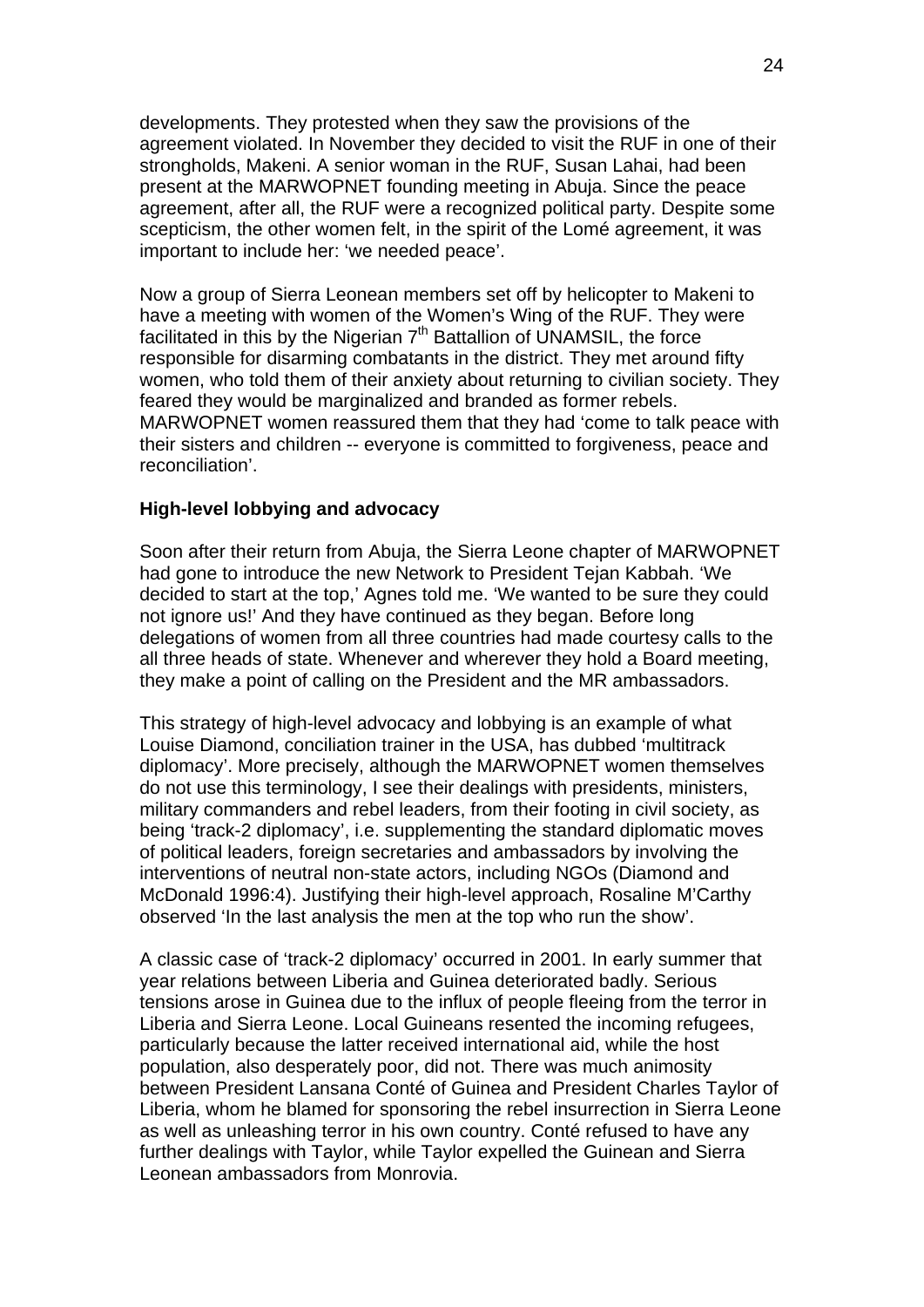On June 7, 2001, the Liberian members of MARWOPNET, supported by women who had flown to Monrovia from the other two chapters, had an audience with Taylor. Nana Pratt said, 'It was being collective that was our strength'. They urged him to meet the other two heads of state to discuss the deteriorating security position in the sub-region. Under pressure from the delegation of women, Taylor agreed to such a meeting and also to reestablishing diplomatic relations by recalling the ambassadors.

On return to Freetown women of the Sierra Leone chapter then visited Tejan Kabbah to inform him of the agreement they had won from Charles Taylor and tell him of their intention to visit the Guinean head of state. They asked him for his advice and moral support. He agreed to ask the foreign minister to meet with his two counterparts as a preliminary to getting the three heads of state to a Mano River regional summit. He endorsed the women's mission to Lansana Conté, but was sceptical about its prospects. Nonetheless in late July a three-country delegation from MARWOPNET obtained an audience with President Conté in Conakry. He is a democratically elected president and was known to feel concern about 'women and war'.

For an account of this visit I shall draw on an article in *Africa Recovery*, based on an interviews with one of the participants, Ms. Mary Brownell, described as 'a veteran Liberian peace activist' (*Africa Recover*y 2003). Mary Brownell told the journalist that the MARWOPNET delegation had begun by stressing the human suffering caused by war and the overriding need for a new peace initiative. At first Conté had been intransigent. No way would he attend a summit that would involve meeting Charles Taylor!

Then Mary Brownell told the President, 'You and President Taylor have to meet as men and iron out your differences, and we women want to be present. We will lock you in this room until you come to your senses, and I will sit on the key'. The report continues:

When her comments were translated into French for Mr. Conté, there was a long silence. 'Then he started laughing,' she recalled. 'He couldn't believe it! Finally he stopped laughing and said, 'What man do you think would say that to me? Only a woman could do such a thing and get by with it.' ' In the end Mr. Conté agreed to attend the summit and he credited the women for changing his mind (Africa Recovery 2003:18).

Some months later a joint secretariat committee of foreign ministry officials of the Mano River countries started meeting. Then, in March the following year the three presidents, it happened, were attending an African heads of state meeting in Rabat, Morocco. The King of Morocco took the opportunity to bring the three men together in the anticipated summit. Relations were normalized. MARWOPNET's initiative had worked.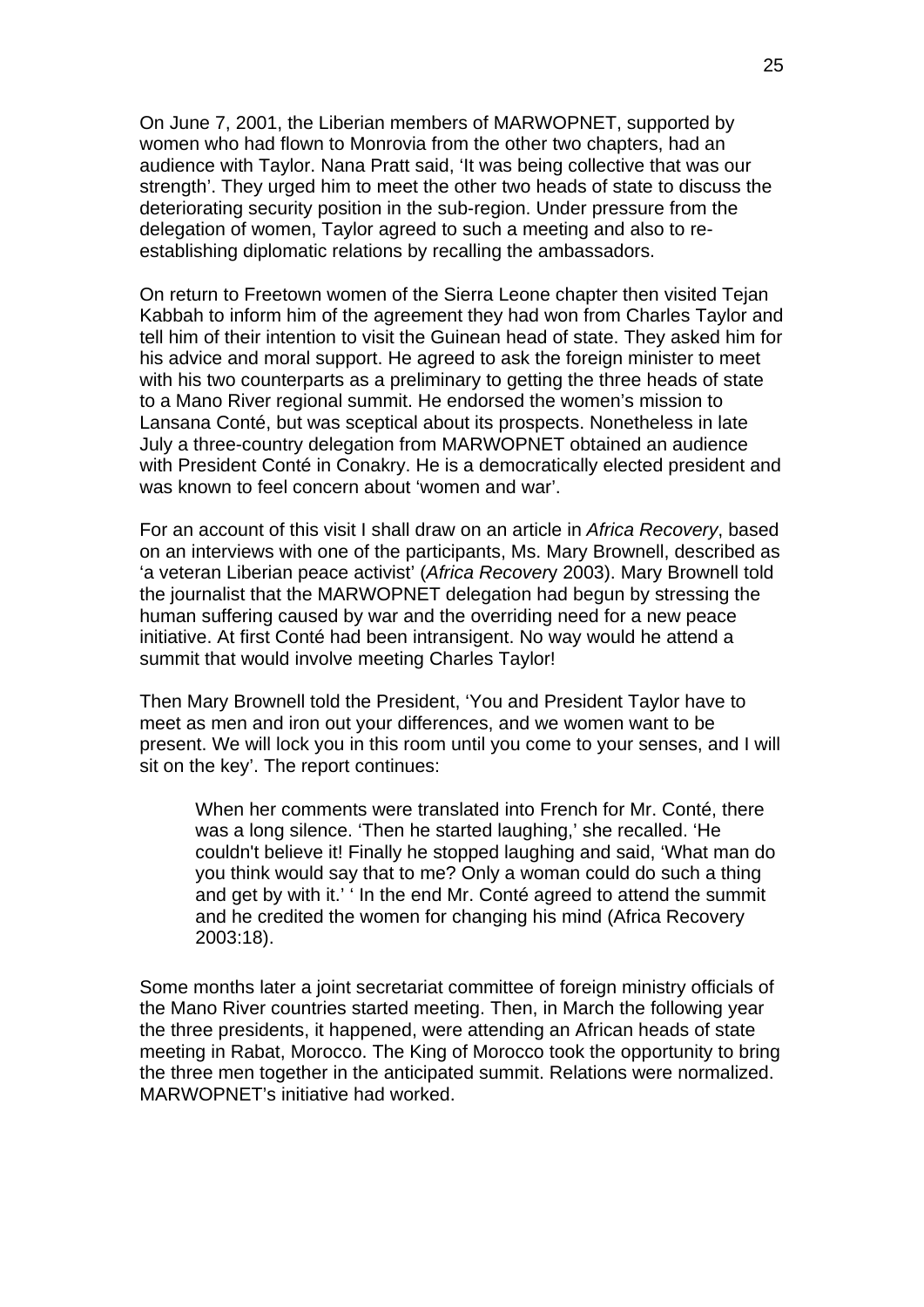### **Down at the grassroots and in the border regions**

As mentioned above, so long as the war remained in the countryside it remained only a distant threat to many urban citizens. Agnes said, 'We would say 'Oh, they're fighting up there'. But when the rebels walked into Freetown, we all became one.' Now MARWOPNET were clear that their work for peace must reach out to the remotest areas and border regions, especially to the Mano River shared by Liberia, Guinea and Sierra Leone. Despite the terrible roads, the lack of adequate vehicles and the petrol shortage, they would prioretize outreach.

The Sierra Leone members told me how, already in 2000 and 2001, they started visiting refugee camps, IDP camps, transit and demobilization camps and amputees camps, and have continued to date. Some of the camps are for locally displaced people, others shelter refugees who have crossed from Liberia.<sup>[9](#page-25-0)</sup> They take sacks of maniok, fresh water supplies and other kinds of relief. They listen carefully to what the women have experienced, what they are feeling, what they need and hope for.

Each year MARWOPNET hold their International Women's Day celebration in a different part of the country. They are trying to extend their membership in the regions. On one visit to Kenema they were surprised and delighted to be met by women already wearing 'our uniform' (they have a specially printed cloth the women make into dresses). They are trying to develop a branch structure.

'Above all', Mabel M'Bayo said, 'the borders are the crucial thing for us.' Currently the Network are trying to establish what they call an 'early warning system', and integrate it into the structure of the Mano River Union itself. 'We want to train women to be watchful,' Nana Pratt said, 'to know what the indicators of war are. For example, to be alert to the smuggling of drugs, the movement of small arms and light weapons, strangers appearing in their district.' Women traders do a lot of the commerce across the border between Sierra Leone, Liberia and Guinea. They see what goes on.<sup>[10](#page-25-1)</sup> Ideally the Network would like women to engage with local authorities, on the basis of their early warning mechanisms. But they understand that sometimes women don't feel confident in the neutrality and honesty of local politicians - in which case they can report to MARWOPNET, who can pass information to the security services.

One particular incident can demonstrate MARWOPNET's 'border work'. At the village of Yenga, near the border between Sierra Leone and Guinea, a number of Guinean soldiers and their families had entered Sierra Leone and

1

<span id="page-25-0"></span> $9$  In Liberia the situation is reversed, while Guinea has been a host country to refugees from both its MR neighbours.

<span id="page-25-1"></span> $10$  Women traders often get sexually harassed by Customs officers, and this is something MARWOPNET are trying to stop.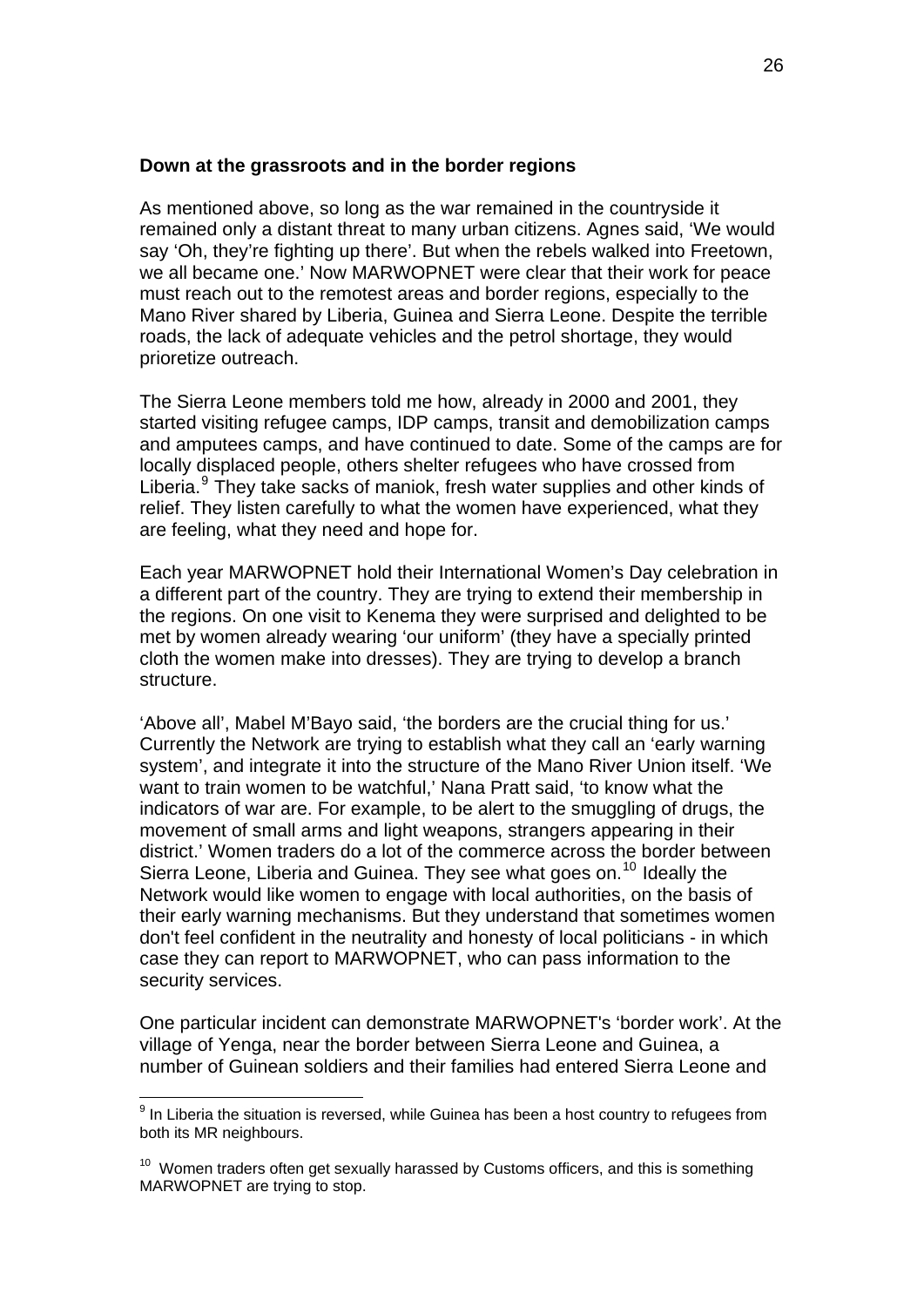occupied the village. At first they claimed it was part of Guinea, citing the boundaries marked on some old colonial map. MARWOPNET saw the potential for conflict at Yenga. They went to the Ministry of Foreign Affairs and eventually accompanied the President on a trip to Yenga where he met the other two Mano River heads of state. Lansana Conté conceded that Yenga was indeed Sierra Leonean territory. In response to the soldiers' protests, it was agreed that they might stay for some more months until they had harvested the crops they had planted.

Some months later, while I was in Sierra Leone, Yasmin Jusu-Sheriff went down to Yenga to check that the Guineans had kept their word and crossed back over the border. She found them still there.They had cleared even more land, they had a stock of pan sheeting for roofs. Clearly they intended to stay. What is more, they were behaving badly, harassing local people, preventing women from trading freely - it was in effect occupied territory. Yasmin told me, on her return, 'There's no actual checkpoint there, it's not a border post. It's a *settlement*.' Her group had been treated aggressively by the Guinean soldiers. She tried to take photographs. The men had objected and demanded the film. They gestured that they intended to cut throats. The visitors' car was blocked by the soldiers, who for some hours allowed them to go neither forward nor back. 'Effectively we were under arrest,' Yasmin said. Eventually they made their escape and came back to report the situation to the government in Freetown.

### **Recognition for women's role in peace building**

For their work at both levels, among political leaders and down at the grassroots, MARWOPNET have received wide recognition. Already in December 2000 they were given delegate status at the 24th ECOWAS summit. They have observer status on the Joint Security Committee of the Mano River Union. They have been present at meetings of MRU foreign ministers. The network was asked by the United Nations Department of Peacekeeping Operations for advice on 'best practices'. Their work has been documented on video by the women's international NGO ISIS-WICCE. Recognition culminated in the United Nations Prize for Human Rights in 2003, presented ceremonially in New York by Kofi Annan, the UN Secretary General.

I asked the women I interviewed to tell me what motivated them and why they believe women have an important role to play in peacemaking and war prevention. The first answer was often 'because of what women suffer in war'. Women and children bear the brunt of the conflict because they are the vulnerable ones. And war compounds women's disadvantage, their lack of rights, their subjection to violence, prostitution, forced marriage and sexually transmitted diseases. Rosaline Macarthy said, 'The politicians know that in all wars women and children suffer most. This gives us a certain moral authority as women.'

Some of the answers referred to the qualities of women, others to the role of men in war. Christiana Thorpe cited women's shared experience as women.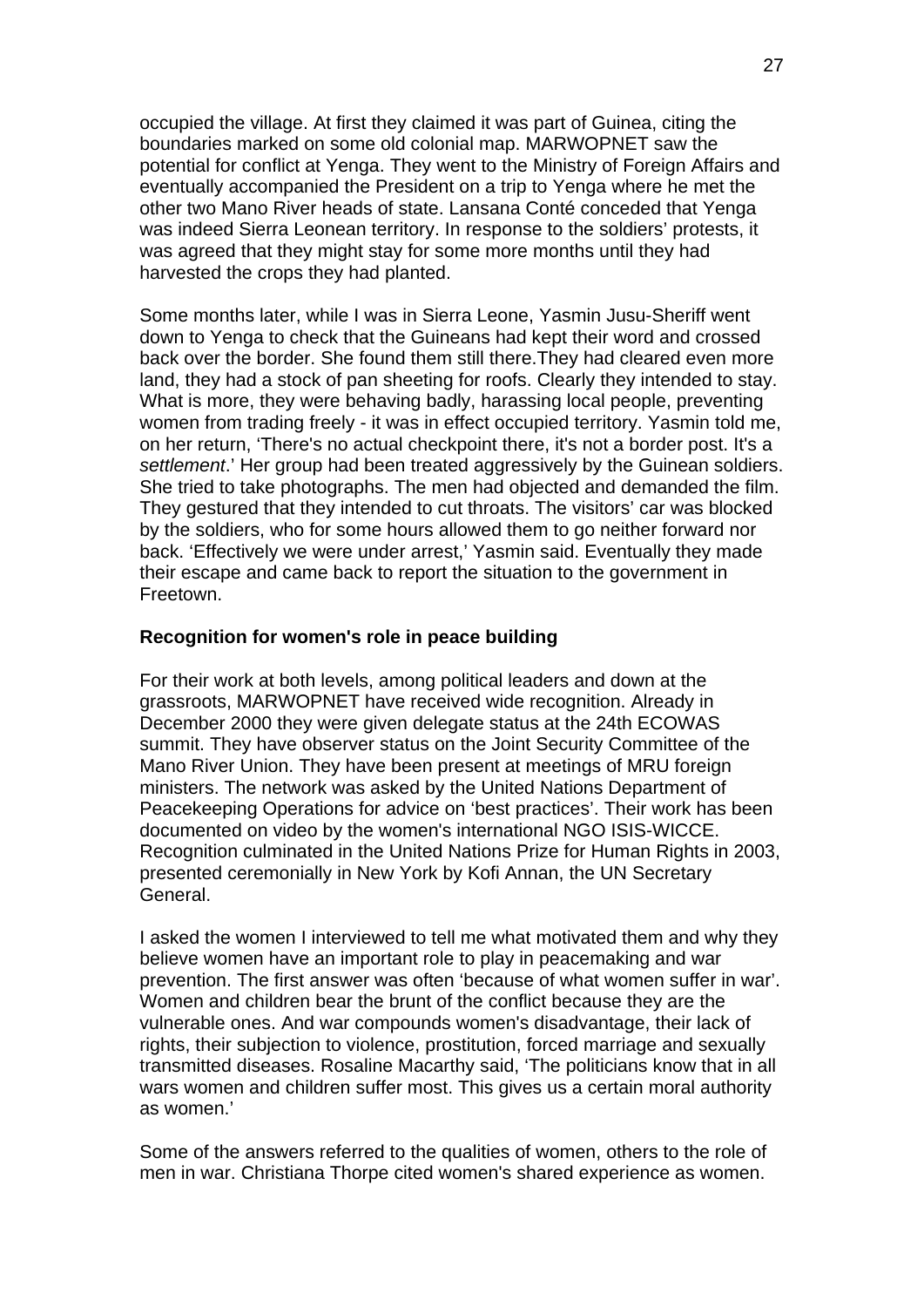She said 'It takes a woman to understand the dynamics affecting women, to understand why we're backwards. You may see that I'm hungry, but you can't necessarily feel the hunger unless you're hungry yourself.' Mabell Cox referred to women's experience and capabilities. 'Listen, we have the skills! We are mothers, we are carers, we are nurturers, we have love and compassion. Women have insight. We can persuade, we can influence people.' Nana Pratt emphasized women's courage. 'When push comes to shove, women are less afraid. We went to the bush to meet the RUF, it's simply we were not afraid.'

Memunata Pratt, whom you may remember as the lecturer in gender and conflict, said

People will say "men in Sierra Leone have let us down". In other words, they have been the ones in the position of power, and look what a mess the country has got into. Patriarchy has negated processes of development. Masculinity in men has led us into trouble, so there is a crisis of confidence in masculinity.

Agnes Taylor-Lewis also thought in terms of patriarchy. She spoke of women's victimhood, men's brutality towards women. Thinking of the statistic I had heard, that 80% of families are dependent on women's earnings, I asked her is it that men are angry with women, that they resent or fear women in some way? 'No,' she answered simply, 'they just feel superior to women.'

#### **Healing divisions in Sierra Leonean society**

For some time after peace was declared in Sierra Leone, war continued in Liberia. Women's organizations, including MARWOPNET, were influential in getting a peace agreement signed there. At the time of writing, there is no 'hot' conflict in the Mano River region. But there are many stresses and strains in these societies that could lead to war breaking out again. In Sierra Leone the mechanisms set up after the Lomé peace accord, including a Truth and Reconciliation Commission and a Special Court to try crimes against humanity under international law, have met with many impediments and satisfied few people – least of all women. Yasmin Jusu-Sheriff worked for a while for the TRC. She was frustrated by the way lack of transport prevented rural-based women and girls from participating in the truth and reconciliation process. Only with great difficulty did the Special Court establish that the SL government had no power to give amnesty in the case of crimes falling under international jurisdiction.

The national judiciary was also weak and the courts overloaded. Besides, Yasmin reported, 'court officials do not consider violence against women and girls to be important and hence have limited interest in prosecuting such cases' (Barry 2005:89 and 101). There is as yet no full separation of powers to render the judiciary independent of the political system. The media are still unfree. Recently the state security forces brutally attacked a legitimate student protest, showing that the state's repressive reflexes have scarcely diminished.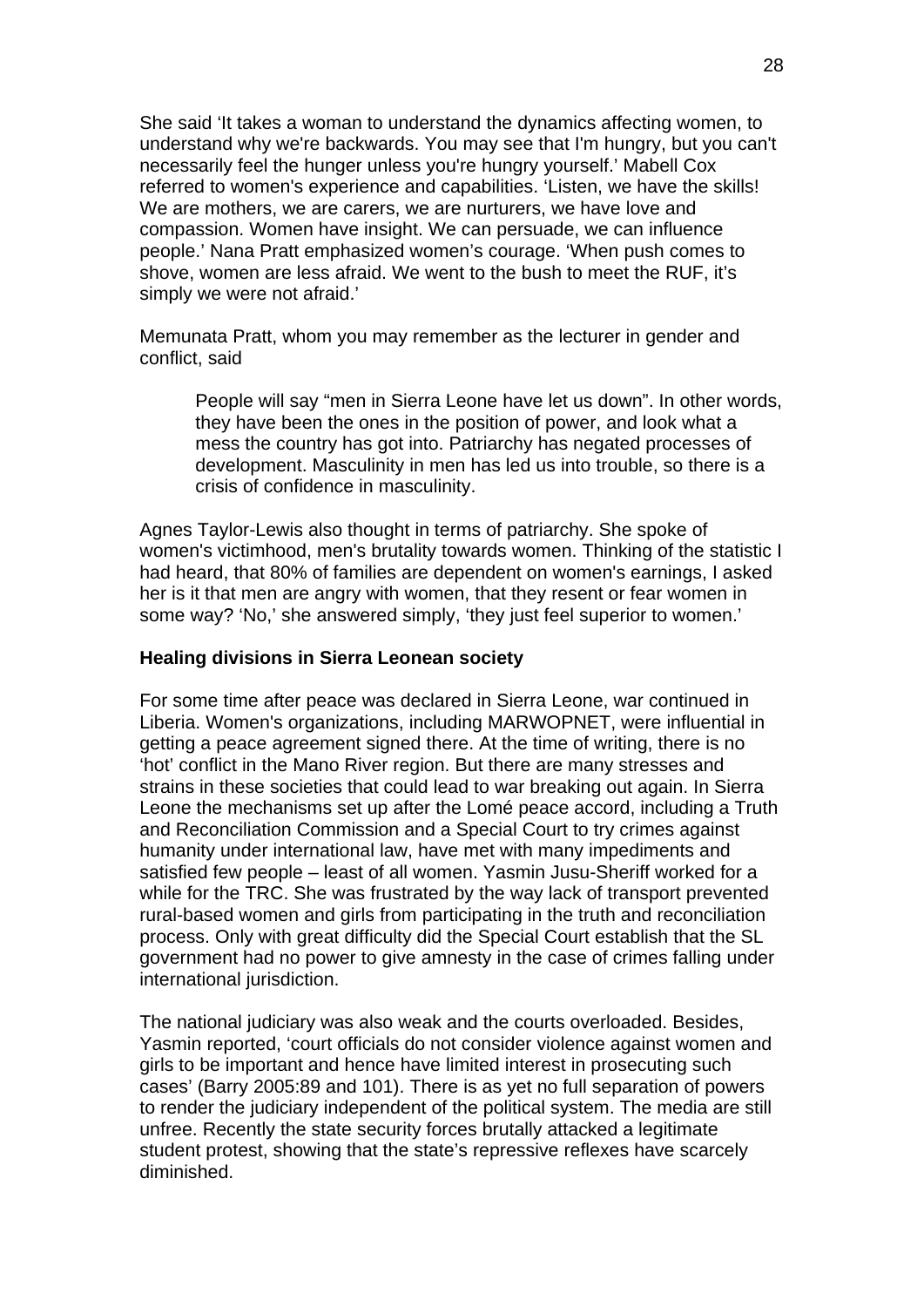There may be less open violence, but as Rosalind M'Carthy said, 'there are other kinds of violence that all need addressing: domestic violence, the structural violence of poverty and institutional violence' Society is divided on many dimensions. There is rivalry between North and South, between Mende and Tembe. Freetown is privileged and rural areas neglected. There is a cruel juxtaposition of great wealth and extreme poverty. As Joe A.D. Alie writes, 'over the last three decades, a small minority of Sierra Leoneans became fabulously rich at the expense of the masses... successive regimes tolerated a high degree of corruption' (Alie 1999:75).

Agnes Taylor-Lewis stressed something else: injustice. Not only big injustices but little, personal ones. For instance, illiteracy is a problem. Someone who is illiterate can be easily fooled, and then there is resentment. A child who went to school can despise and disobey ill-educated parents who never had that chance. Ex-combatants remain unreconciled with the wider society. Rape survivors and their known rapists are still unreconciled. 'There's a lot of bitterness,' said Rosaline. 'They can recognize the perpetrators. And for those who were raped - in this stigmatising society, families don't always support them.'

In a sense, war begins and ends in the family. Mabel M'Bayo said 'In the provinces women told me "peace begins at home". We are the ones who can reconcile society. It was our young people who went to war.' But the most terrible thought with which I came back from Sierra Leone was this: that in a country beset by fear, where one aspect of that fear is the fear parents feel *for* their children, another is the fear they feel *of* their children.

But also, flying back to London, I was reading. I read a book by a Sierra Leonean woman who imagines herself called to return to her country after the war to help reconcile her uncle with his only surviving relative, a grandchild who had been abducted into the war after being forced to kill his grandmother. You can hear the compassion in her understanding of this child. She wrote, 'He feels a gun being pressed into this hands, another gun pressed to his head. He cannot respond: his hands are small. He cannot speak: this is not what he wants. He wants to play the instrument, to sing again and feel the sun on his face and limbs' (Jarrett-Macauley 2005:208).

I was also reading an article which quoted from a Human Rights Watch report on Sierra Leone, where I found the following account by Zainab, a 24-year old market vendor. She said

Late one evening, a 10-year-old with a pistol came, alone, into our house. He told my husband his commander was hungry and wanted one of our chickens. While my husband was catching the hen, that boy sat down to wait. He was thin and exhausted. I brought him a biscuit and water. He said he was tired and weak and as he left with the chicken he turned to me and said, 'thank you, mam'. Later my neighbours criticized me for giving him the biscuit. I said I didn't care if he was a rebel or not. He still somebody's child. Maybe he was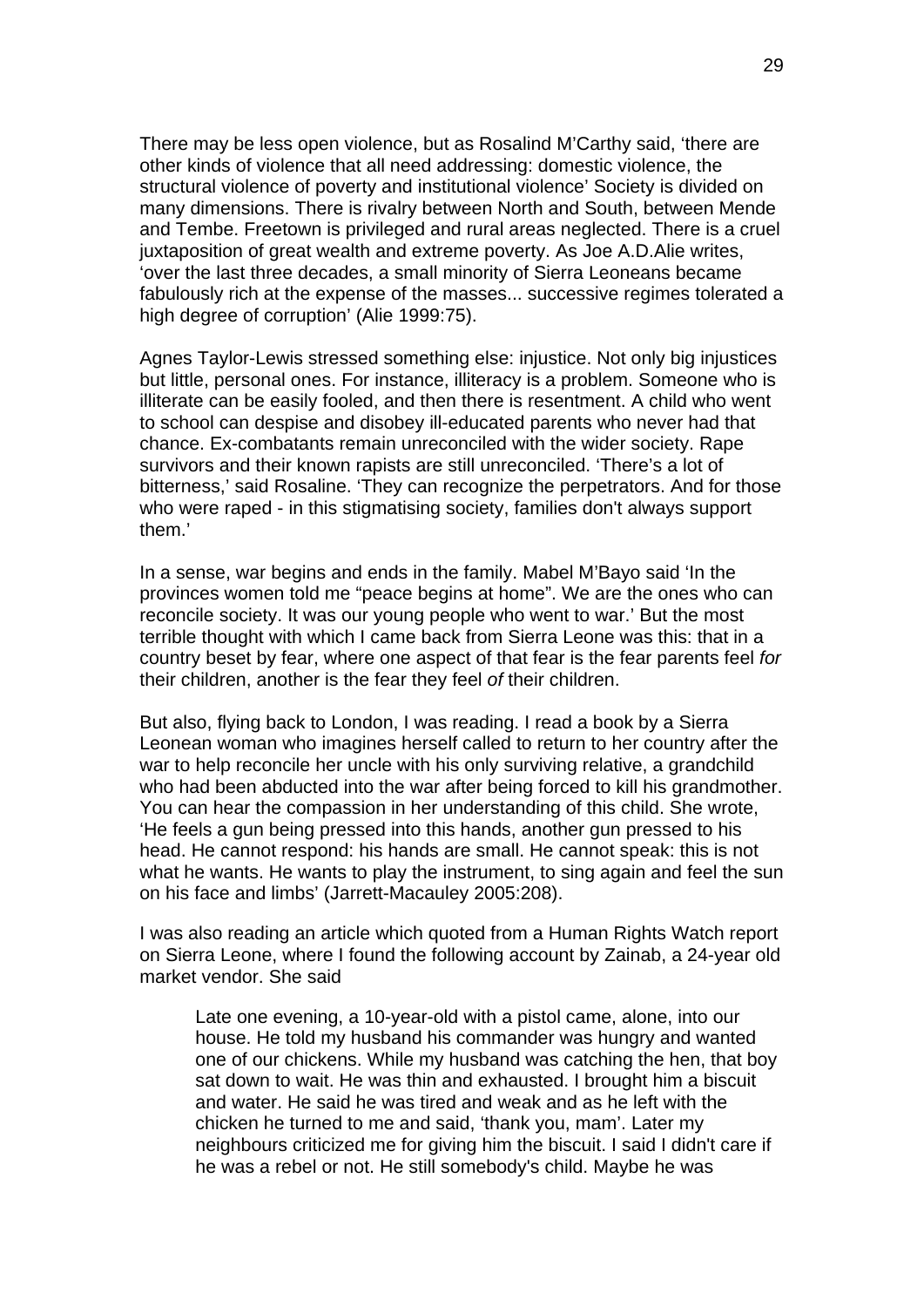abducted. God knows what they've done to him. I wanted to hide that boy and take him with us as we fled and just knew he would've come with us if he'd had the chance (Abdullah and Rashid 2004:238).

MARWOPNET are surely right. Women such as these are a major resource for peace in Sierra Leone. Women, at worst, joined the vilence. Women, at best, can bring to bear on a society riven by hate and fear a compassion and kindliness they have learned and practised in everyday domestic and emotional life.

### **CONTACTS AND ACKNOWLEDGMENTS**

I first heard of the Mano River Women's Peace Network when I met Rosaline M'Carthy by chance in Bogota, Colombia. It was she who welcomed me to Freetown on behalf of the Network and introduced me to some of its members and other activist women. While there I had the privilege of interviewing Agnes Taylor-Lewis, Christiana Thorpe, Gladys Hastings-Speine, Mabel M'Bayo, Mabell Cox, Maureen Poole, Memunata Pratt, Nana Pratt, Princess Kawa, Rosaline M'Carthy and Zainab Bangura. I also had helpful meetings with Yasmin Yusu-Sheriff, and Rajiv Bendre, director of the British Council in Freetown. Florie Davies accompanied me to FAWE's school at Grafton. I would like to thank them all very much indeed for their friendship and cooperation.

In June 2005 I sent this profile in draft to them all, inviting comment and correction. I sent it again, with a reminder in September. The members of MARWOPNET have now given me the 'go-ahead' to the paper as originally drafted, despite minor reservations. My thanks to them, and also to Maureen Poole, who sent me detailed suggestions for improvement, the essence of which I have glady incorporated. My requests and reminders to the remaining contributors to this case study have not so far elicited a response. So I am putting this Profile on my website now, fairly but not wholly confident in its accuracy. Please read it with this hesitation in mind. I am open to making any alterations that may subsequently be requested.

### **REFERENCES:**

Abdullah, Ibrahim (2004a) 'Introduction: between democracy and terror' in Abdullah, Ibrahim (ed.) *Between democracy and terror: the Sierra Leone Civil War*. Council for Development of Social Science Research in Africa; distributed by African Books Collective, Oxford, UK: pp. 1-12

Abdullah, Ibraham (2004b) 'Bush path to destruction: the origin and character of the Revolutionary United Front (RUF\SL)' in Abdullah, Ibrahim (ed.) *Between democracy and terror: the Sierra Leone Civil War*. Council for Development of Social Science Research in Africa; distributed by African Books Collective, Oxford, UK: pp. 41-65.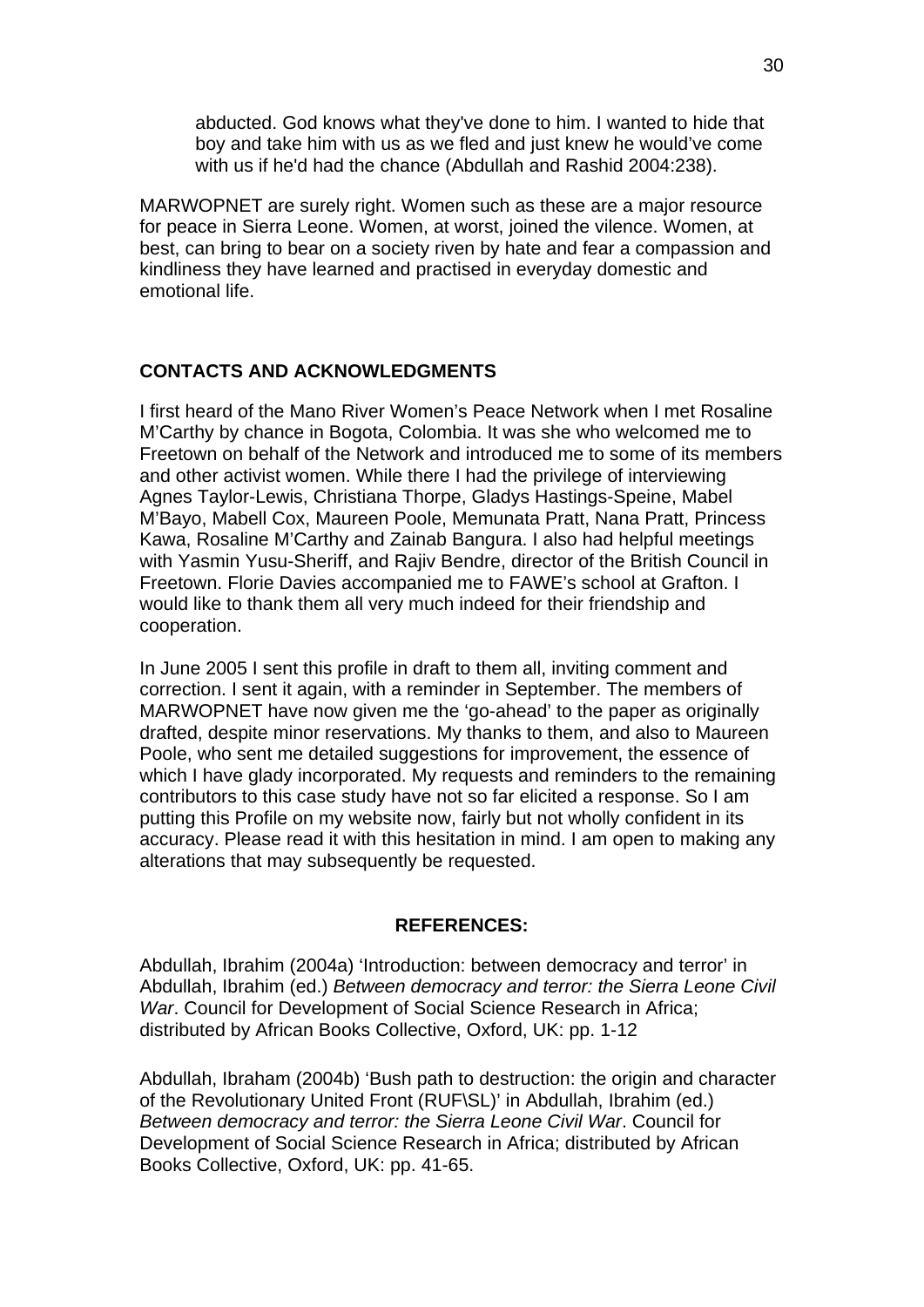Abdullah, Ibrahim and Rashid, Ishmail (2004) ''Smallest victims; youngest killers': juvenile combatants in Sierra Leone's civil war' in Abdullah, Ibrahim (ed.) *Between democracy and terror: the Sierra Leone Civil War*. Council for Development of Social Science Research in Africa; distributed by African Books Collective, Oxford, UK: pp. 238-253.

Abraham, Arthur (2004) 'The elusive quest for peace from Abidjan to Lomé' in Abdullah, Ibrahim (ed.) *Between democracy and terror: the Sierra Leone Civil War*. Council for Development of Social Science Research in Africa; distributed by African Books Collective, Oxford, UK: pp.199-219.

*Africa Recovery* (2003), February, pp.17-19.

Alie, Joe A.D. (1999) 'Background to the Conflict in Sierra Leone', Annex II, *The Road to Peace: Report of National Consultative Conference on the Peace Process in Sierra Leone*, organized by the National Commission for Democracy and Human Rights and Civil Society Organizations. Freetown, Sierra Leone. April.

Bangura, Yusuf (2004) 'The political and cultural dynamics of the Sierra Leone war: a critique of Paul Richards' in Abdullah, Ibrahim (ed.) *Between democracy and terror: the Sierra Leone Civil War*. Council for Development of Social Science Research in Africa; distributed by African Books Collective, Oxford, UK: pp.13-14.

Barry, Jane (2005) *Rising Up in Response: Women's Rights Activism in Conflict.* Boulder, Colorado: Urgent Action Fund for Women's Human Rights

Bergner, Daniel. (2005) *Soldiers of Light.* London: Penguin Books

Chabal, Patrick and Daloz, Jean-Pascal (1999) *Africa Works: Disorder as Political Instrument.* Oxford: The International African Institute, and James Currey Publishers and Indiana University Press

Diamond, Louise and McDonald, John. (1991) *Multi-Track Diplomacy: A Systems Guide and Analysis* . Iowa Peace Institute Occasional Paper 3. Iowa: Iowa Peace Institute.

Gberie, Lansana (2004) 'The 25 May coup d'état in Sierra Leone: a lumpen revolt?' in Abdullah, Ibrahim (ed.) *Between democracy and terror: the Sierra Leone Civil War*. Council for Development of Social Science Research in Africa; distributed by African Books Collective, Oxford, UK: pp.144-163.

Gordon, Olu (2004) 'Civil society against the state: the independent press and the AFRC-RUF junta' in Abdullah, Ibrahim (ed.) *Between democracy and terror: the Sierra Leone Civil War*. Council for Development of Social Science Research in Africa; distributed by African Books Collective, Oxford, UK: pp. 180-196.